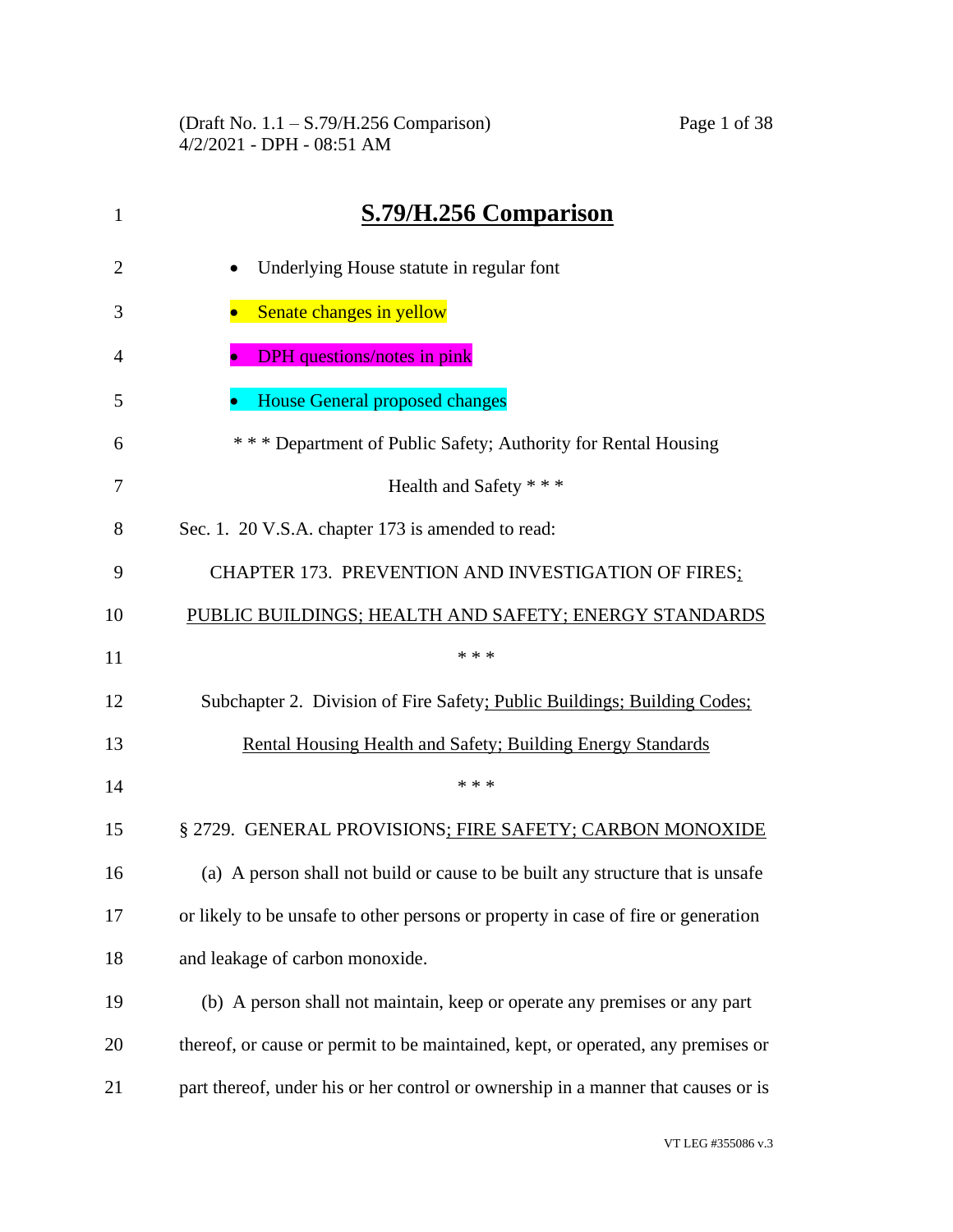| $\mathbf{1}$   | likely to cause harm to other persons or property in case of fire or generation |
|----------------|---------------------------------------------------------------------------------|
| $\overline{2}$ | and leakage of carbon monoxide.                                                 |
| 3              | (c) On premises under a person's control, excluding single family owner-        |
| 4              | occupied houses and premises, that person shall observe rules adopted under     |
| 5              | this subchapter for the prevention of fires and carbon monoxide leakage that    |
| 6              | may cause harm to other persons or property.                                    |
| 7              | (d) Any condominium or multiple unit dwelling using a common roof, or           |
| 8              | row houses so-called, or other residential buildings in which people sleep,     |
| 9              | including hotels, motels, and tourist homes, excluding single family owner-     |
| 10             | occupied houses and premises, whether the units are owned or leased or rented,  |
| 11             | shall be subject to the rules adopted under this subchapter and shall be        |
| 12             | provided with one or more carbon monoxide detectors, as defined in 9 V.S.A.     |
| 13             | § 2881(3), properly installed according to the manufacturer's requirements.     |
| 14             | § 2730. DEFINITIONS                                                             |
| 15             | (a) As used in this subchapter, "public building" means:                        |
| 16             | * * *                                                                           |
| 17             | (D) a building in which people rent accommodations, whether                     |
| 18             | overnight or for a longer term, including "rental housing" as defined in        |
| 19             | subsection (f) of this section;                                                 |
| 20             | * * *                                                                           |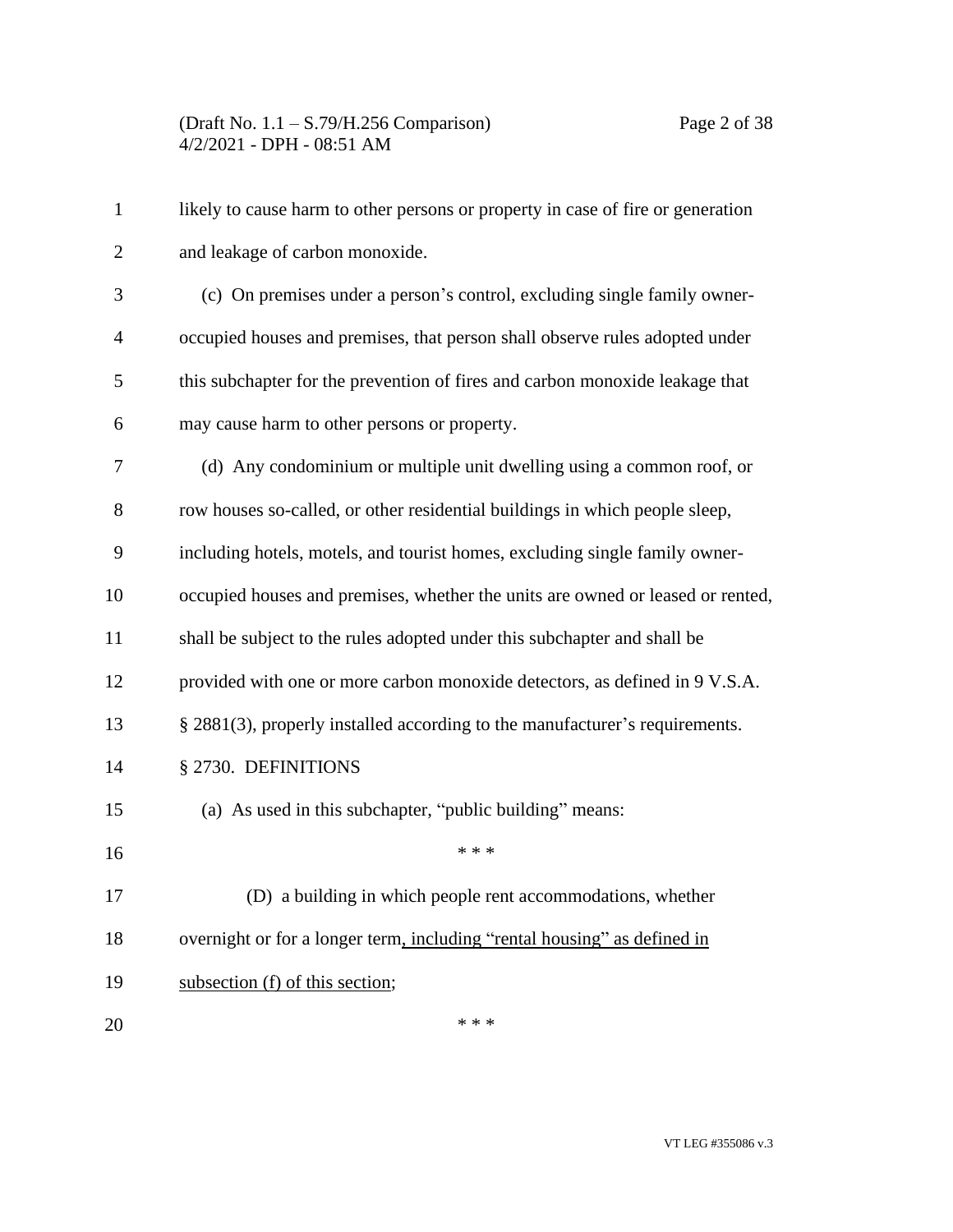# (Draft No. 1.1 – S.79/H.256 Comparison) Page 3 of 38 4/2/2021 - DPH - 08:51 AM

| $\mathbf{1}$   | (2) Use of any portion of a building in a manner described in this                 |
|----------------|------------------------------------------------------------------------------------|
| $\overline{2}$ | subsection shall make the entire building a "public building" for purposes of      |
| 3              | this subsection. For purposes of this subsection, a "person" does not include      |
| 4              | an individual who is directly related to the employer and who resides in the       |
| 5              | employment-related building.                                                       |
| 6              | (b) The term "public building" does not include:                                   |
| 7              | (1) An owner-occupied single family residence, unless used for a                   |
| 8              | purpose described in subsection (a) of this section.                               |
| 9              | * * *                                                                              |
| 10             | (4) A single family residence with an accessory dwelling unit as                   |
| 11             | permitted under 24 V.S.A. § 4406(4)(D). [Repealed.]                                |
| 12             | * * *                                                                              |
| 13             | (f) "Rental housing" means housing that is leased or offered for lease, and        |
| 14             | includes a "dwelling unit" as defined in 9 V.S.A. § 4451 and a "short-term         |
| 15             | rental" as defined in $18$ V.S.A. $\S$ 4301.                                       |
| 16             | § 2731. RULES; INSPECTIONS; VARIANCES                                              |
| 17             | (a) Rules.                                                                         |
| 18             | (1) The Commissioner is authorized to adopt rules regarding the                    |
| 19             | construction, health, safety, sanitation, and fitness for habitation of buildings, |
| 20             | maintenance and operation of premises, and prevention of fires and removal of      |
| 21             | fire hazards, and to prescribe standards necessary to protect the public,          |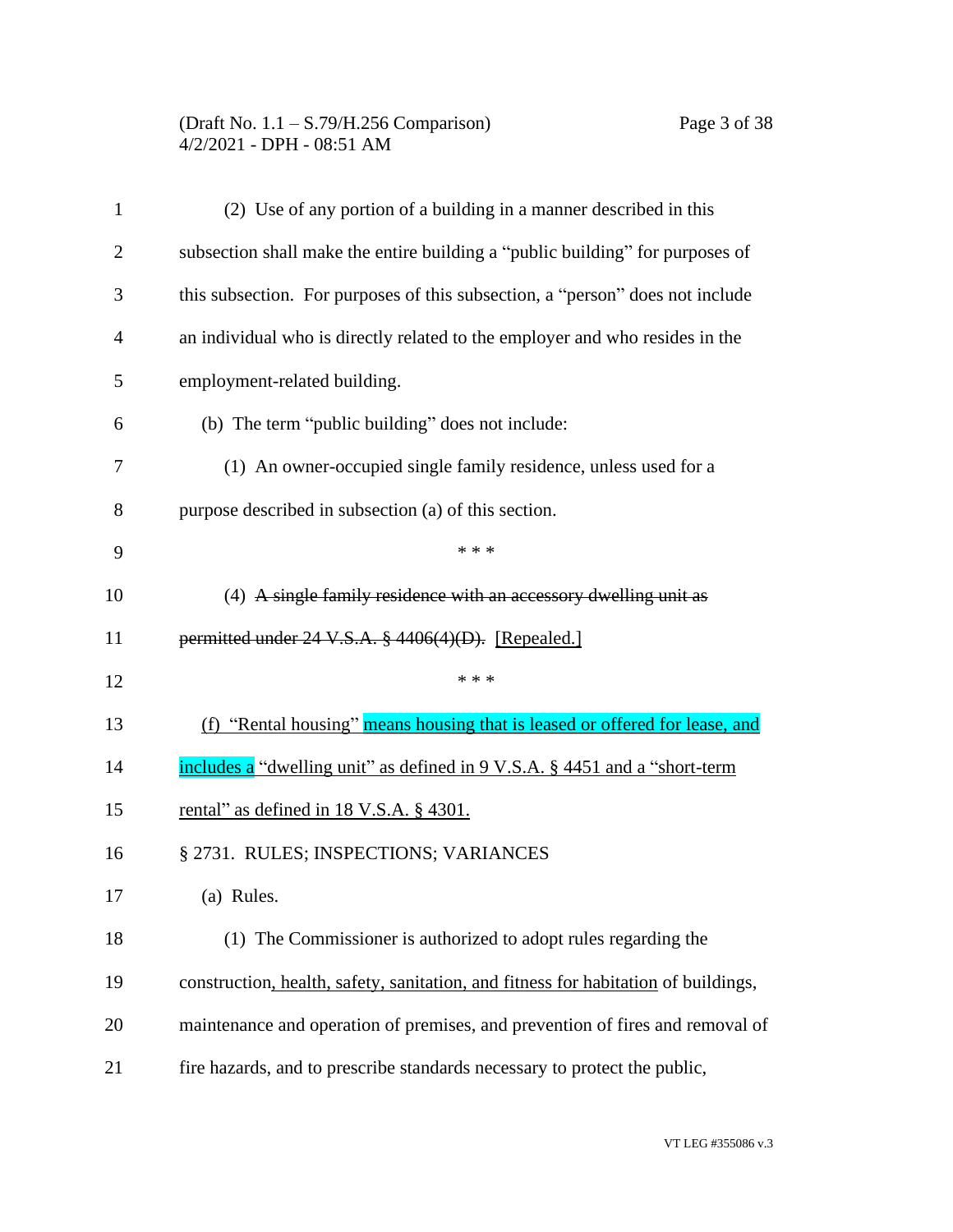| $\mathbf{1}$   | employees, and property against harm arising out of or likely to arise out of      |
|----------------|------------------------------------------------------------------------------------|
| $\overline{2}$ | fire.                                                                              |
| 3              | * * *                                                                              |
| $\overline{4}$ | (b) Inspections.                                                                   |
| 5              | (1) The Commissioner shall conduct inspections of premises to ensure               |
| 6              | that the rules adopted under this subchapter are being observed and may            |
| 7              | establish priorities for enforcing these rules and standards based on the relative |
| 8              | risks to persons and property <b>from fire</b> of particular types of premises.    |
| 9              | (2) The Commissioner may also conduct inspections to ensure that                   |
| 10             | buildings are constructed in accordance with approved plans and drawings.          |
| 11             | (3) When conducting an inspection of rental housing, the Commissioner              |
| 12             | shall:                                                                             |
| 13             | (A) issue a written inspection report on the unit or building that:                |
| 14             | (i) contains findings of fact that serve as the basis of one or more               |
| 15             | violations;                                                                        |
| 16             | (ii) specifies the requirements and timelines necessary to correct a               |
| 17             | violation;                                                                         |
| 18             | (iii) provides notice that the landlord is prohibited from renting the             |
| 19             | affected unit to a new tenant until the violation is corrected; and                |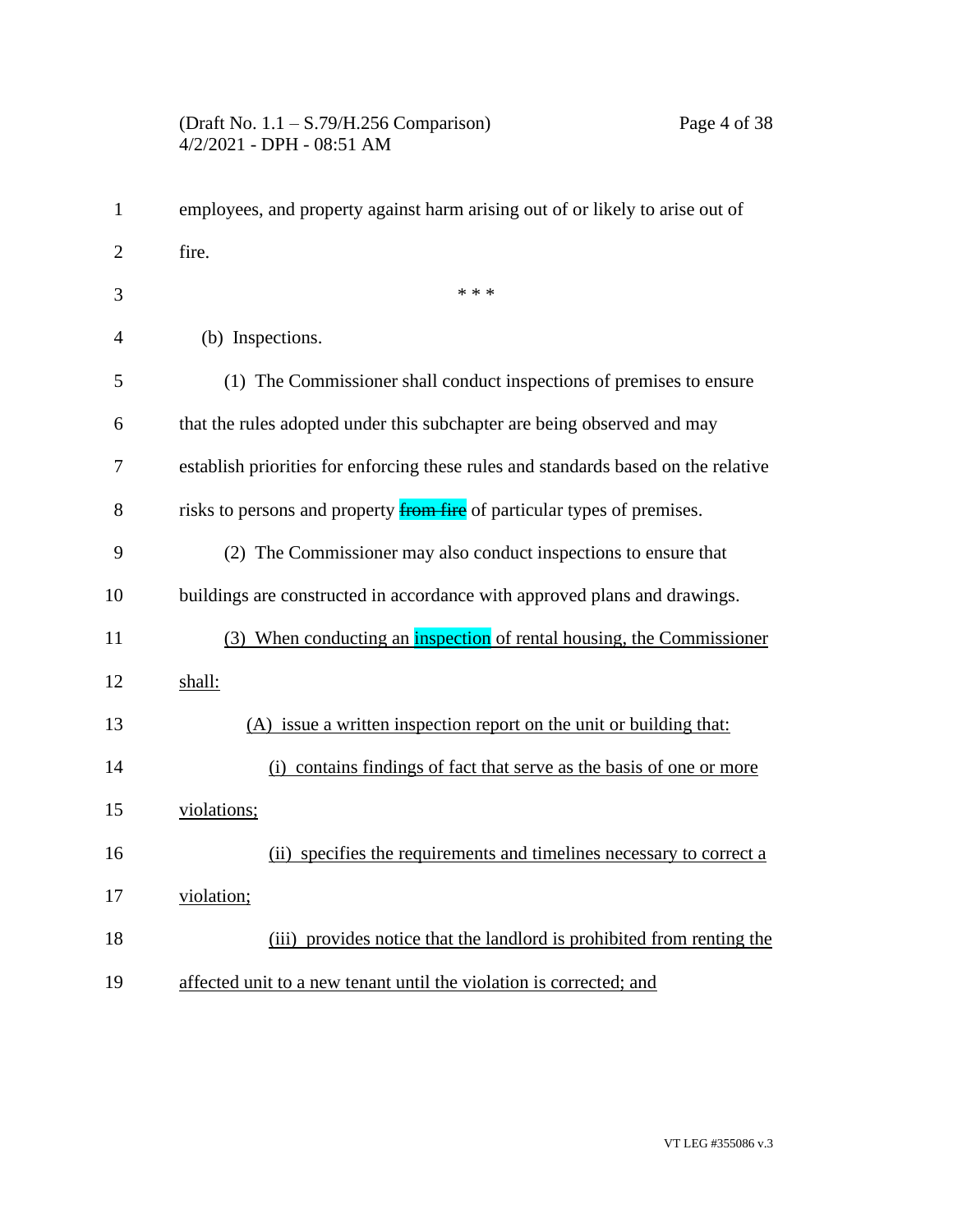| 1              | (iv) provides notice in plain language that the landlord or agents of            |
|----------------|----------------------------------------------------------------------------------|
| $\overline{2}$ | the landlord must have access to the rental unit to make repairs as ordered by   |
| 3              | the Commissioner consistent with the access provisions in $9 V.S.A. \S 4460$ ;   |
| $\overline{4}$ | (B) provide a copy of the inspection report to the landlord, to the              |
| 5              | person who requested the inspection, and to any tenants who are affected by a    |
| 6              | violation:                                                                       |
| 7              | electronically, if the Department has an electronic mailing<br>(i)               |
| 8              | address for the person; or                                                       |
| 9              | (ii) by first-class mail, if the Department does not have an                     |
| 10             | electronic mailing address for the person;                                       |
| 11             | (C) if an entire building is affected by a violation, provide a notice of        |
| 12             | inspection directly to the individual tenants, and may also post the notice in a |
| 13             | common area, that specifies:                                                     |
| 14             | (i) the date of the inspection;                                                  |
| 15             | (ii) that violations were found and must be corrected by a certain               |
| 16             | date;                                                                            |
| 17             | (iii)<br>how to obtain a copy of the inspection electronically or by             |
| 18             | first-class mail; and                                                            |
| 19             | (iv) if the notice is posted in a common area, that the notice shall             |
| 20             | not be removed until authorized by the Commissioner;                             |
| 21             | (D) make the inspection report available as a public record.                     |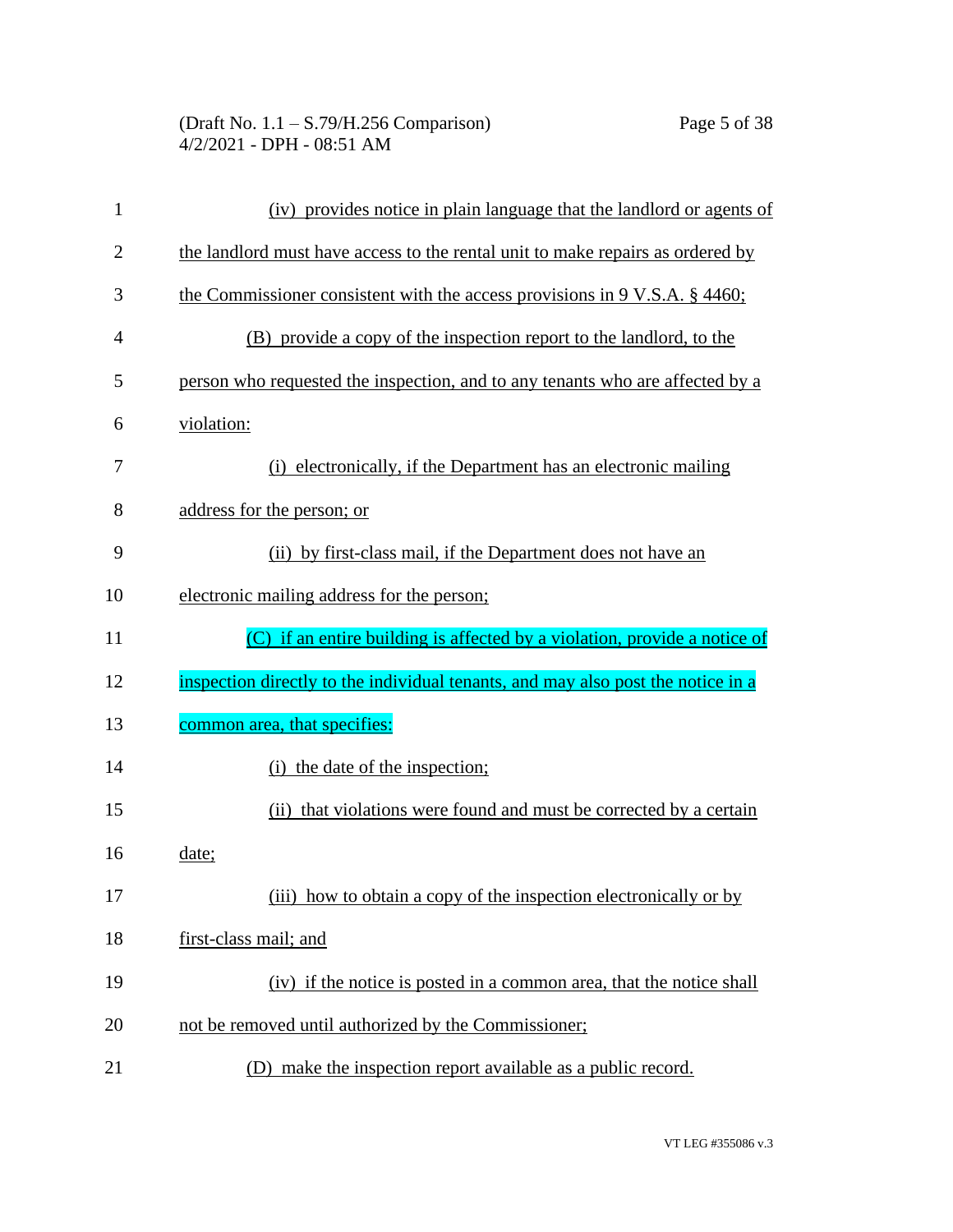# (Draft No. 1.1 – S.79/H.256 Comparison) Page 6 of 38 4/2/2021 - DPH - 08:51 AM

| $\mathbf{1}$   | (c) Fees. The following fire prevention and building code fees are                 |
|----------------|------------------------------------------------------------------------------------|
| $\overline{c}$ | established:                                                                       |
| 3              | (1) The permit application fee for a construction plan approval shall be           |
| $\overline{4}$ | based on \$8.00 per each \$1,000.00 of the total valuation of the construction     |
| 5              | work proposed to be done for all buildings, but in no event shall the permit       |
| 6              | application fee exceed \$185,000.00 nor be less than \$50.00.                      |
| 7              | (2) When an inspection is required due to the change in use or                     |
| 8              | ownership of a public building, the fee shall be \$125.00.                         |
| 9              | (3) The proof of inspection fee for fire suppression, alarm, detection,            |
| 10             | and any other fire protection systems shall be \$30.00.                            |
| 11             | (4) Three-year initial certificate of fitness and renewal fees for                 |
| 12             | individuals performing activities related to fire or life safety established under |
| 13             | subsection (a) of this section shall be:                                           |
| 14             | (A) Water-based fire protection system design:                                     |
| 15             | (i) Initial certification: \$150.00.                                               |
| 16             | (ii) Renewal: \$50.00.                                                             |
| 17             | (B) Water-based fire protection system installation, maintenance,                  |
| 18             | repair, and testing:                                                               |
| 19             | (i) Initial certification: \$115.00.                                               |
| 20             | (ii) Renewal: \$50.00.                                                             |
| 21             | (C) Gas appliance installation, inspection, and service: \$60.00.                  |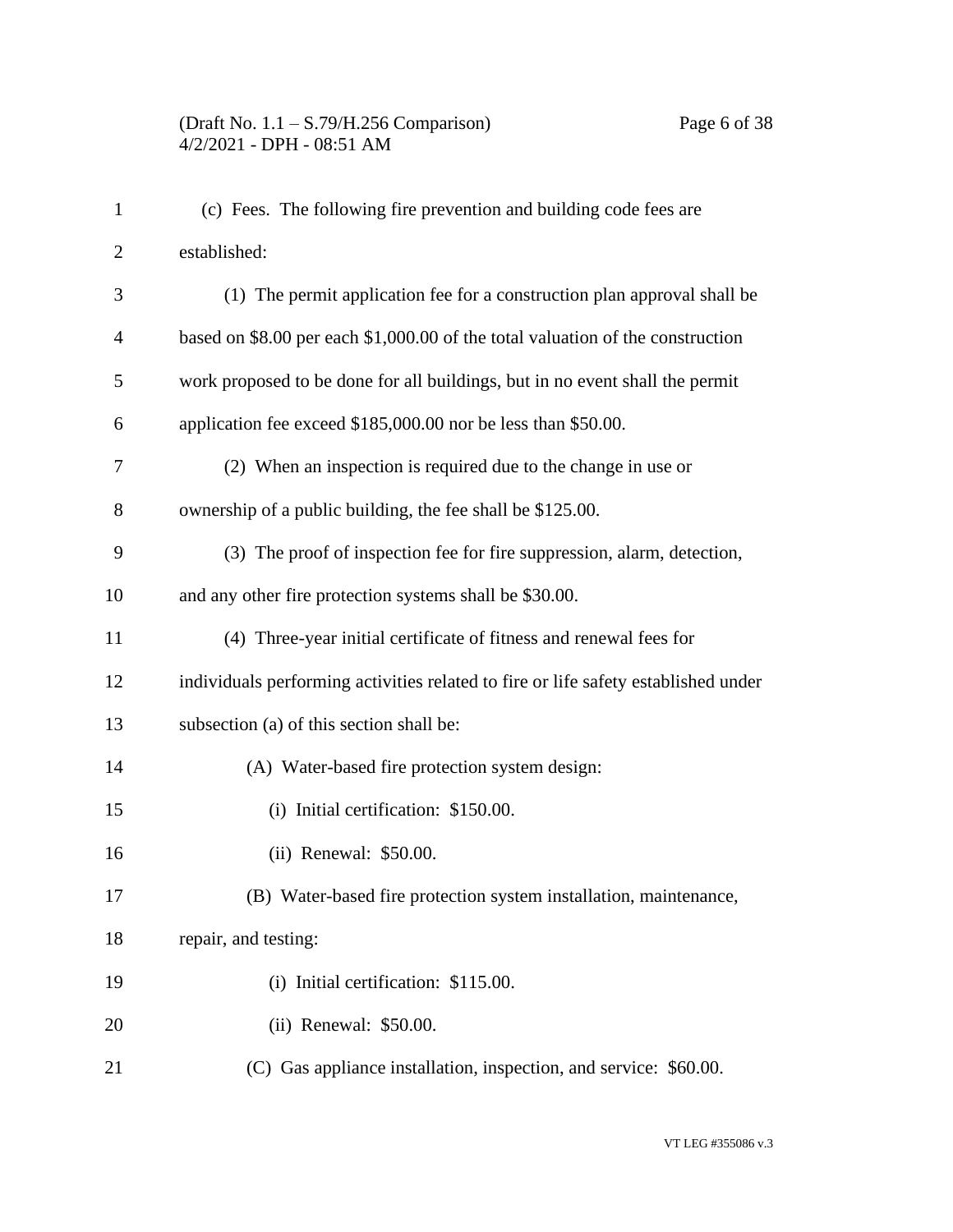#### (Draft No. 1.1 – S.79/H.256 Comparison) Page 7 of 38 4/2/2021 - DPH - 08:51 AM

| $\mathbf{1}$   | (D) Oil burning equipment installation, inspection, and service:             |
|----------------|------------------------------------------------------------------------------|
| $\overline{2}$ | \$60.00.                                                                     |
| 3              | (E) Fire alarm system inspection and testing: \$90.00.                       |
| 4              | (F) Limited oil burning equipment installation, inspection, and              |
| 5              | service: \$60.00.                                                            |
| 6              | (G) Domestic water-based fire protection system installation,                |
| 7              | maintenance, repair, and testing:                                            |
| 8              | (i) Initial certification: \$60.00.                                          |
| 9              | (ii) Renewal: \$20.00.                                                       |
| 10             | (H) Fixed fire extinguishing system design, installation, inspection,        |
| 11             | servicing, and recharging:                                                   |
| 12             | (i) Initial certification: \$60.00.                                          |
| 13             | (ii) Renewal: \$20.00.                                                       |
| 14             | (I) Emergency generator installation, maintenance, repair, and               |
| 15             | testing: \$30.00;                                                            |
| 16             | (J) Chimney and solid fuel burning appliance cleaning, maintenance,          |
| 17             | and evaluation: \$30.00.                                                     |
| 18             | (d) Permit processing. The Commissioner shall make all practical efforts     |
| 19             | to process permits in a prompt manner. The Commissioner shall establish time |
| 20             | limits for permit processing as well as procedures and time periods within   |
| 21             | which to notify applicants whether an application is complete.               |
|                |                                                                              |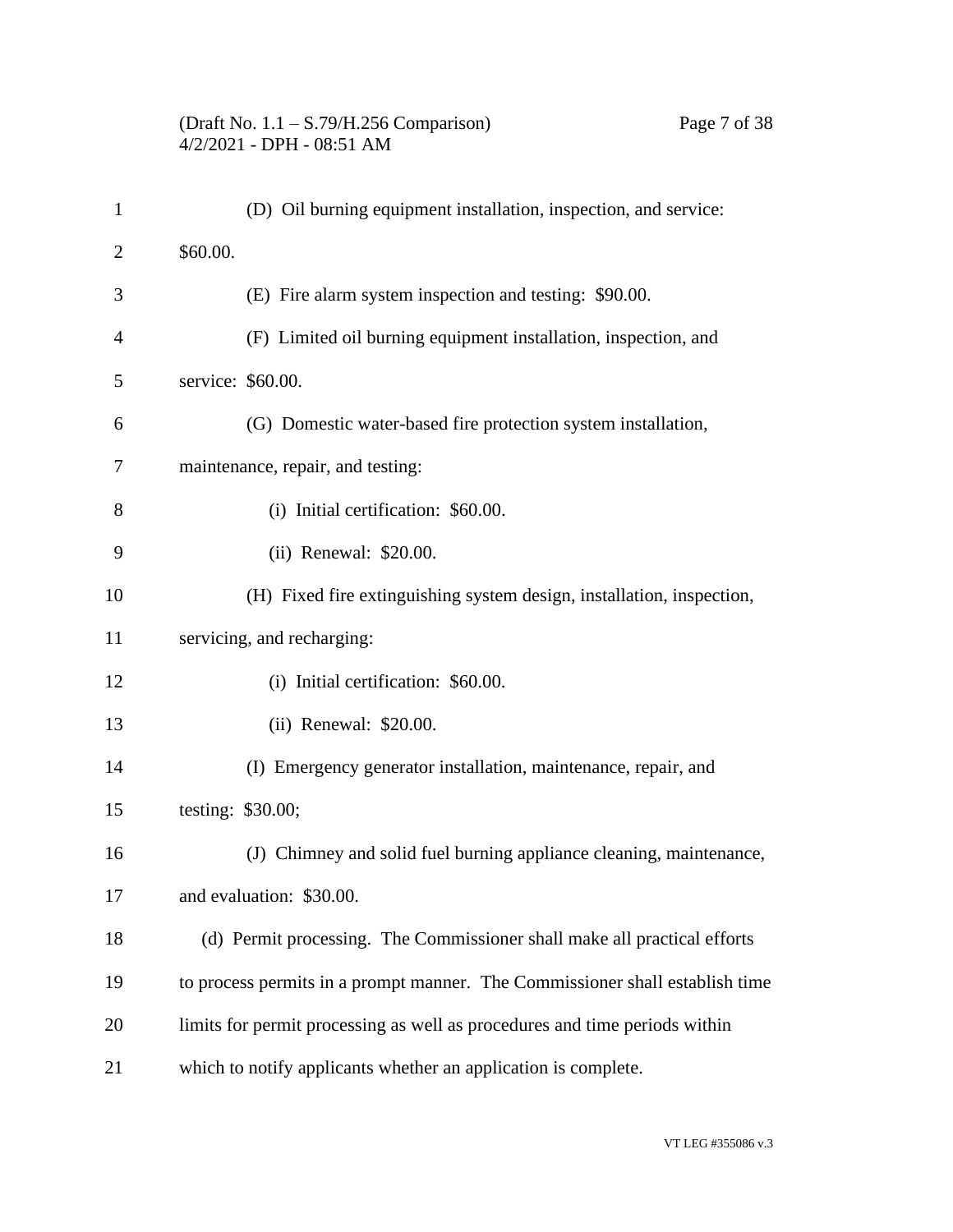| $\mathbf{1}$   | (e) Variances; exemptions. Except for any rules requiring the education       |
|----------------|-------------------------------------------------------------------------------|
| $\mathfrak{2}$ | module regarding the State's energy goals described in subdivision (a)(2) of  |
| 3              | this section, the Commissioner may grant variances or exemptions from rules   |
| $\overline{4}$ | adopted under this subchapter where strict compliance would entail practical  |
| 5              | difficulty, unnecessary hardship, or is otherwise found unwarranted, provided |
| 6              | that:                                                                         |
| 7              | (1) any such variance or exemption secures the public safety and health;      |
| 8              | (2) any petitioner for such a variance or exemption can demonstrate that      |
| 9              | the methods, means, or practices proposed to be taken in lieu of compliance   |
| 10             | with the rule or rules provide, in the opinion of the Commissioner, equal     |
| 11             | protection of the public safety and health as provided by the rule or rules;  |
| 12             | (3) the rule or rules from which the variance or exemption is sought has      |
| 13             | not also been adopted as a rule or standard under 21 V.S.A. chapter 3,        |
| 14             | subchapters 4 and 5; and                                                      |
| 15             | (4) any such variance or exemption does not violate any of the                |
| 16             | provisions of 26 V.S.A. chapters 3 and 20 or any rules adopted thereunder.    |
| 17             | * * *                                                                         |
| 18             | § 2733. ORDERS TO REPAIR, REHABILITATE, OR REMOVE                             |
| 19             | <b>STRUCTURE</b>                                                              |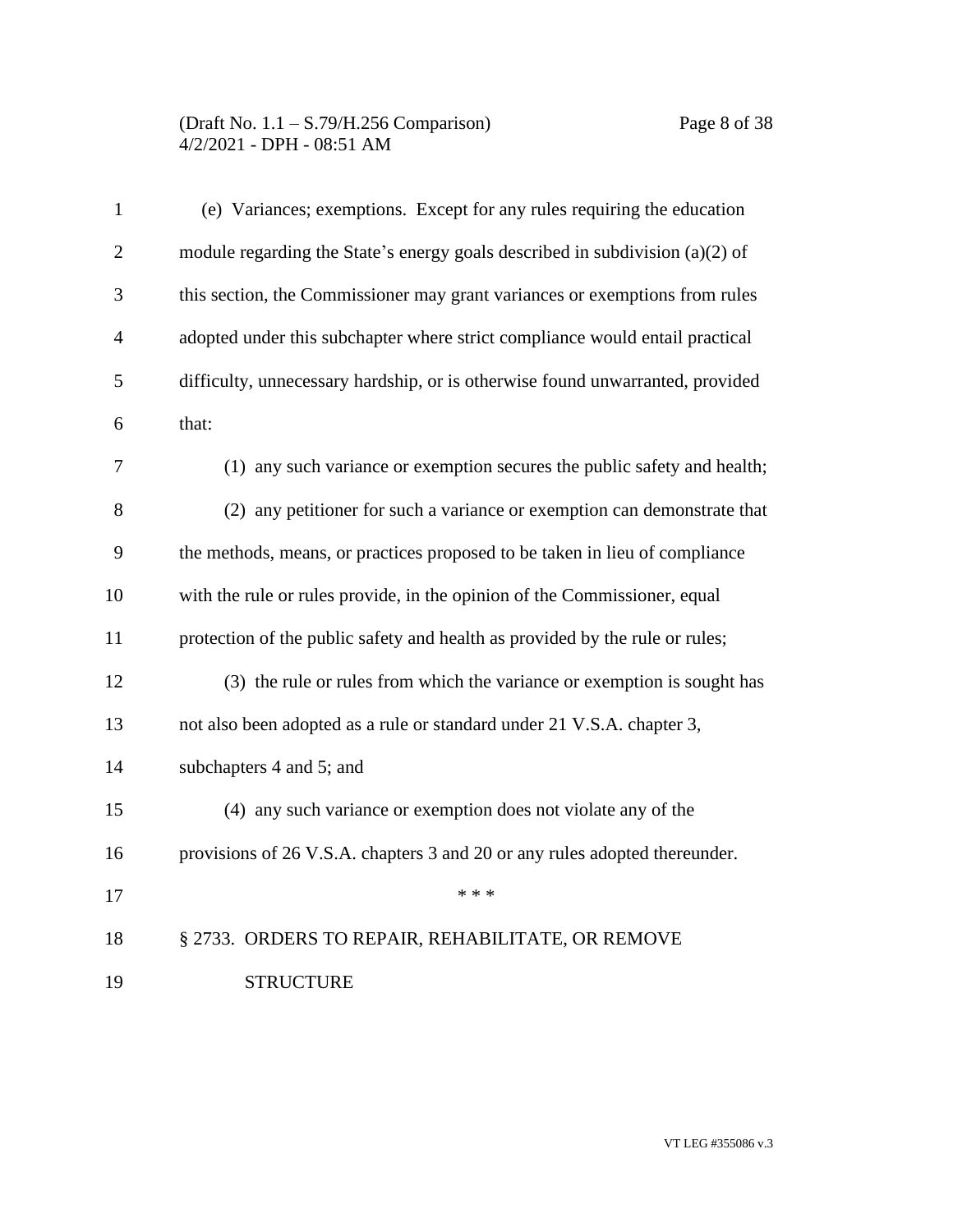| $\mathbf{1}$   | $(a)(1)$ Whenever the commissioner Commissioner finds that premises or             |
|----------------|------------------------------------------------------------------------------------|
| $\overline{2}$ | any part of them does not meet the standards adopted under this subchapter,        |
| 3              | the commissioner Commissioner may order it repaired or rehabilitated.              |
| 4              | $(2)$ If it the premises is not repaired or rehabilitated within a reasonable      |
| 5              | time as specified by the commissioner Commissioner in his or her order, the        |
| 6              | commissioner Commissioner may order the premises or part of them closed, if        |
| 7              | by doing so the public safety will not be imperiled; otherwise he or she shall     |
| 8              | order demolition and removal of the structure, or fencing of the premises.         |
| 9              | (3) Whenever a violation of the rules is deemed to be imminently                   |
| 10             | hazardous to persons or property, the commissioner Commissioner shall order        |
| 11             | the violation corrected immediately.                                               |
| 12             | $(4)$ If the violation is not corrected, the commissioner Commissioner             |
| 13             | may then order the premises or part of them immediately closed and to remain       |
| 14             | closed until the violation is corrected.                                           |
| 15             | (b) Whenever a structure, by reason of age, neglect, want of repair, action        |
| 16             | of the elements, destruction, either partial or total by fire or other casualty or |
| 17             | other cause, is so dilapidated, ruinous, decayed, filthy, unstable, or dangerous   |
| 18             | as to constitute a material menace or damage in any way to adjacent property,      |
| 19             | or to the public, and has so remained for a period of not less than one week, the  |
| 20             | commissioner Commissioner may order such structure demolished and                  |
| 21             | removed.                                                                           |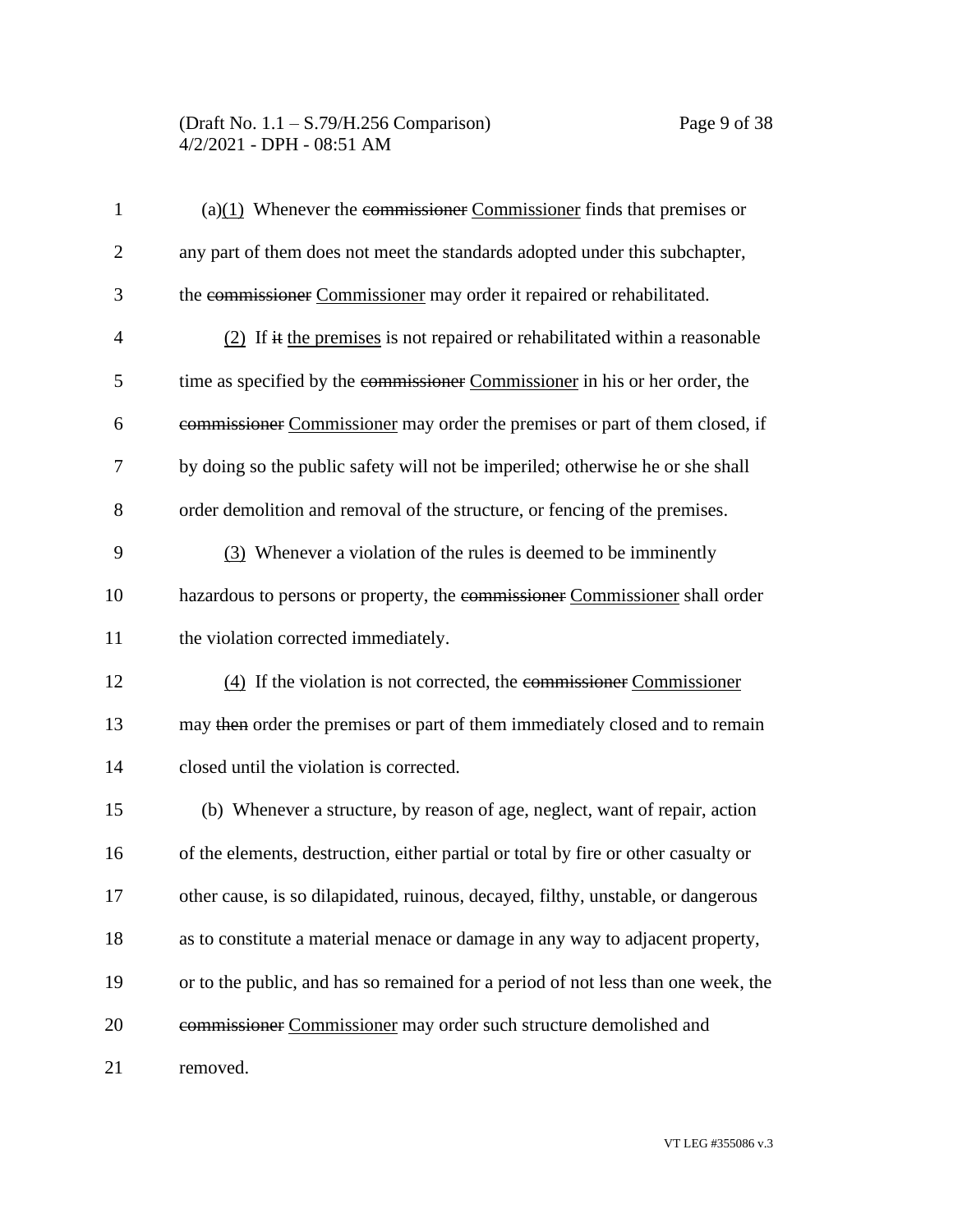| $\mathbf{1}$   | (c) Orders issued under this section shall be served by certified mail with    |
|----------------|--------------------------------------------------------------------------------|
| $\overline{2}$ | return receipt requested or in the discretion of the commissioner              |
| 3              | Commissioner, shall be served in the same manner as summonses are served       |
| $\overline{4}$ | under the Vermont Rules of Civil Procedure promulgated by the supreme court    |
| 5              | Supreme Court, to all persons who have a recorded interest in the property     |
| 6              | recorded in the place where land records for the property are recorded, and to |
| 7              | all persons who will be temporarily or permanently displaced by the order,     |
| 8              | including owners, tenants, mortgagees, attaching creditors, lien holders, and  |
| 9              | public utilities or water companies serving the premises.                      |
| 10             | § 2734. PENALTIES                                                              |
| 11             | $(a)(1)$ A person who violates any provision of this subchapter or any order   |
| 12             | or rule issued pursuant thereto shall be fined not more than \$10,000.00.      |
| 13             | (2) The state's attorney State's Attorney of the county in which such          |
| 14             | violation occurs shall prosecute the violation and may commence a proceeding   |
| 15             | in the superior court Superior Court to compel compliance with such order or   |
| 16             | rule, and such court may make orders and decrees therein by way of writ of     |
| 17             | injunction or otherwise.                                                       |
| 18             | $(b)(1)$ A person who fails to comply with a lawful order issued under         |
| 19             | authority of this subchapter in case of sudden emergency shall be fined not    |
| 20             | more than \$20,000.00.                                                         |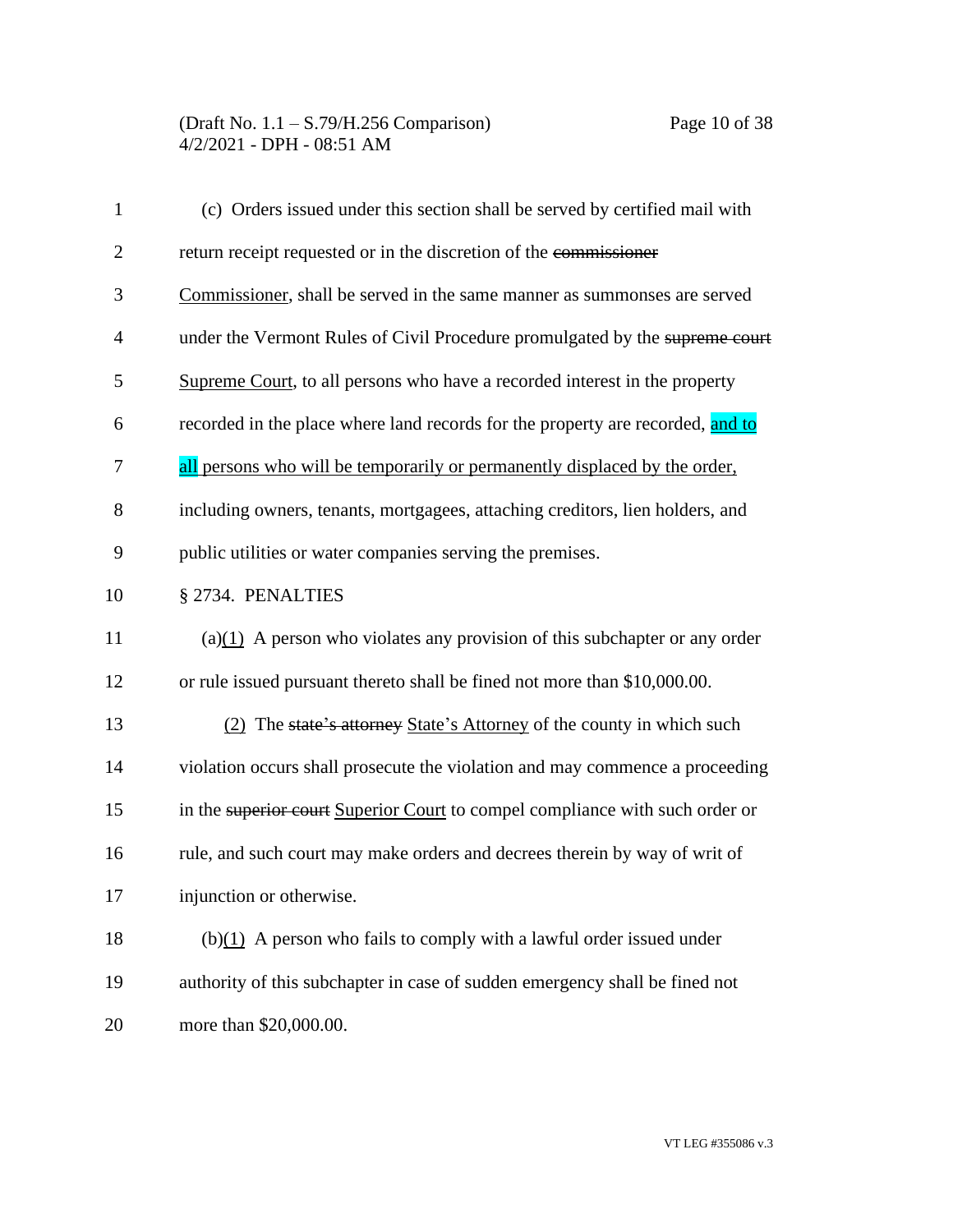# (Draft No. 1.1 – S.79/H.256 Comparison) Page 11 of 38 4/2/2021 - DPH - 08:51 AM

| $\mathbf{1}$   | $(2)$ A person who fails to comply with an order requiring notice shall be    |
|----------------|-------------------------------------------------------------------------------|
| $\overline{2}$ | fined \$200.00 for each day's neglect commencing with the effective date of   |
| 3              | such order or the date such order is finally determined if an appeal has been |
| $\overline{4}$ | filed.                                                                        |
| 5              | $(c)(1)$ The commissioner Commissioner may, after notice and opportunity      |
| 6              | for hearing, assess an administrative penalty of not more than \$1,000.00 for |
| 7              | each violation of this subchapter or any rule adopted under this subchapter.  |
| 8              | (2) Penalties assessed pursuant to this subsection shall be based on the      |
| 9              | severity of the violation.                                                    |
| 10             | (3) An election by the commissioner Commissioner to proceed under             |
| 11             | this subsection shall not limit or restrict the commissioner's Commissioner's |
| 12             | authority under subsection (a) of this section.                               |
| 13             | (d) Violation of any rule adopted under this subchapter shall be prima facie  |
| 14             | evidence of negligence in any civil action for damage or injury which that is |
| 15             | the result of the violation.                                                  |
| 16             | * * *                                                                         |
| 17             | § 2736. MUNICIPAL ENFORCEMENT                                                 |
| 18             | (a) $(1)$ The legislative body of a municipality may appoint one or more      |
| 19             | trained and qualified officials and may establish procedures to enforce rules |
| 20             | and standards adopted under subsection 2731(a) of this title.                 |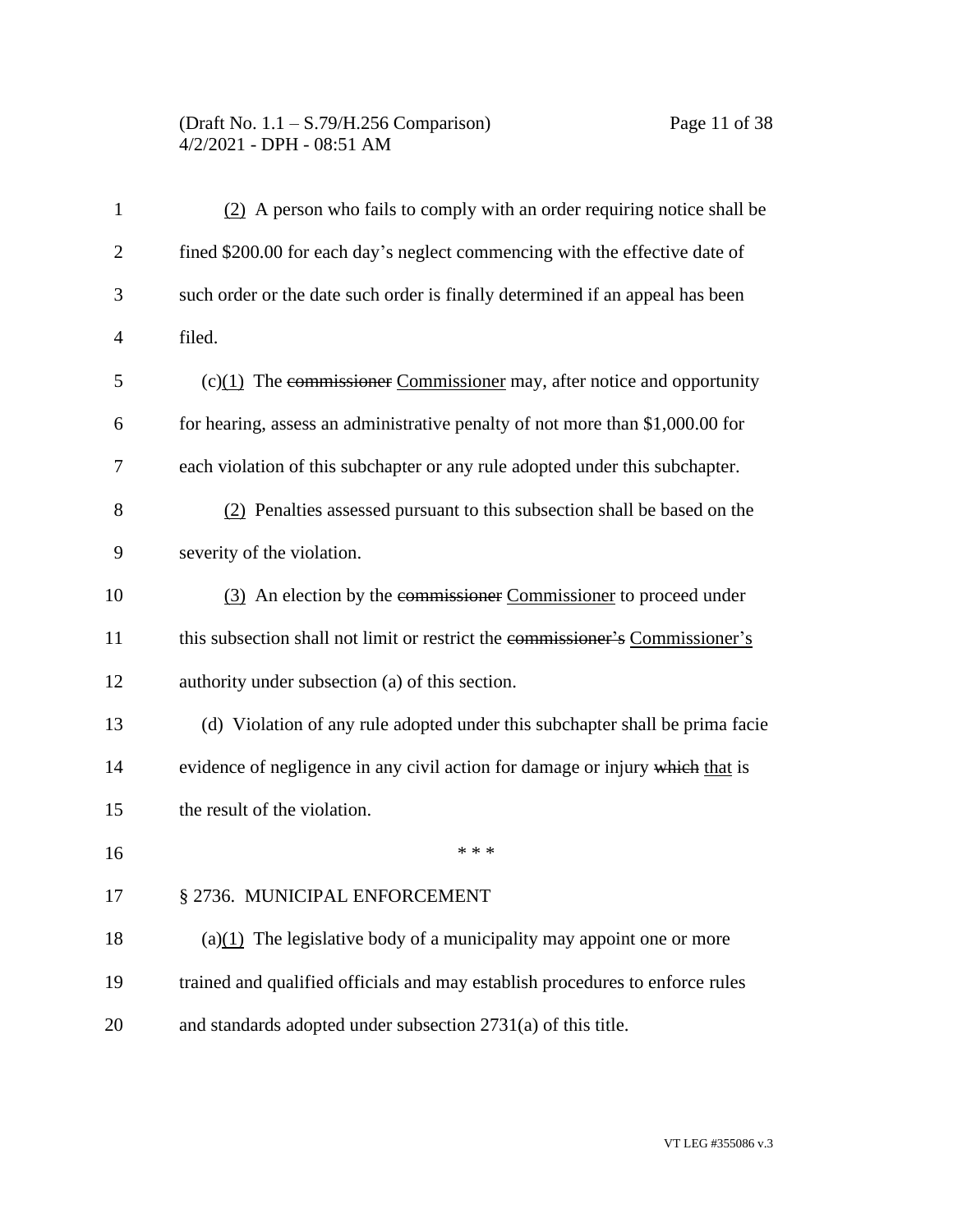(Draft No. 1.1 – S.79/H.256 Comparison) Page 12 of 38 4/2/2021 - DPH - 08:51 AM

| $\mathbf{1}$   | (2) After considering the type of buildings within the municipality, if the     |
|----------------|---------------------------------------------------------------------------------|
| $\overline{2}$ | commissioner Commissioner determines that the training, qualifications, and     |
| 3              | procedures are sufficient, he or she may assign responsibility to the           |
| $\overline{4}$ | municipality for enforcement of some or all of these rules and standards.       |
| 5              | (3) The commissioner Commissioner may also assign responsibility for            |
| 6              | enforcement of the rules of the access board adopted under section 2902 of this |
| 7              | title.                                                                          |
| 8              | (4) The commissioner Commissioner shall provide continuing review,              |
| 9              | consultation, and assistance as may be necessary.                               |
| 10             | (5) The assignment of responsibility may be revoked by the                      |
| 11             | commissioner Commissioner after notice and an opportunity for hearing if the    |
| 12             | commissioner Commissioner determines that the training, qualifications, or      |
| 13             | procedures are insufficient.                                                    |
| 14             | (6) The assignment of responsibility shall not affect the commissioner's        |
| 15             | Commissioner's authority under this subchapter.                                 |
| 16             | (b) If a municipality assumes responsibility under subsection (a) of this       |
| 17             | section for performing any functions that would be subject to a fee established |
| 18             | under subsection $2731(a)$ of this title, the municipality may establish and    |
| 19             | collect reasonable fees for its own use, and no fee shall be charged for the    |
| 20             | benefit of the state State.                                                     |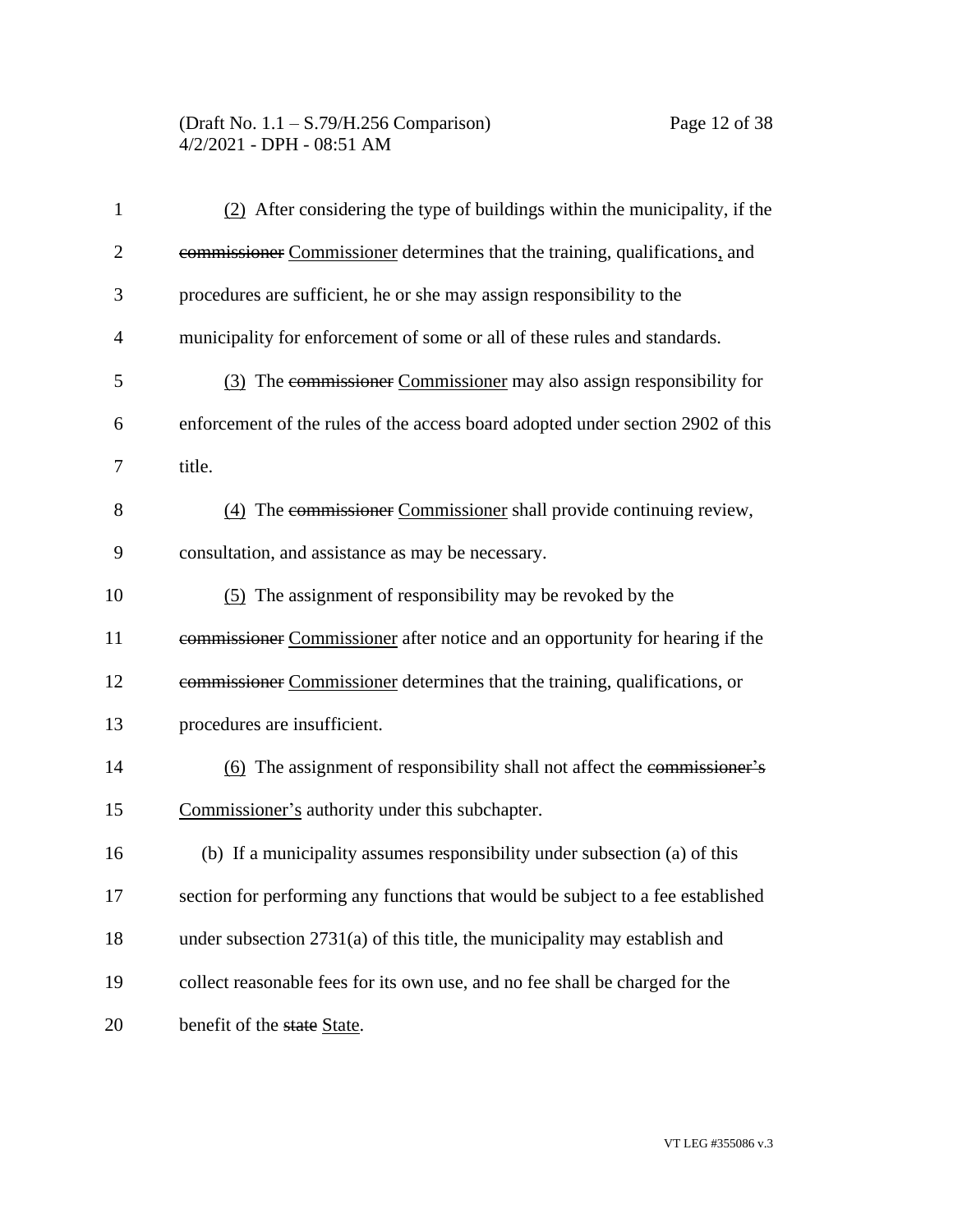# (Draft No. 1.1 – S.79/H.256 Comparison) Page 13 of 38 4/2/2021 - DPH - 08:51 AM

| $\mathbf{1}$   | $(c)(1)$ Subject to rules adopted under section 2731 of this title, municipal   |
|----------------|---------------------------------------------------------------------------------|
| $\overline{c}$ | officials appointed under this section may enter any premises in order to carry |
| 3              | out the responsibilities of this section.                                       |
| 4              | $(2)$ The officials may order the repair, rehabilitation, closing,              |
| 5              | demolition, or removal of any premises to the same extent as the commissioner   |
| 6              | Commissioner may under section 2732 of this title.                              |
| 7              | (d) Upon a determination by the commissioner Commissioner that a                |
| 8              | municipality has established sufficient procedures for granting variances and   |
| 9              | exemptions, such variances and exemptions may be granted to the same extent     |
| 10             | authorized under subsection 2731(b) of this title.                              |
| 11             | (e) The results of all activities conducted by municipal officials under this   |
| 12             | section shall be reported to the commissioner Commissioner periodically upon    |
| 13             | request.                                                                        |
| 14             | (f) Nothing in this section shall be interpreted to decrease the authority of   |
| 15             | municipal officials under other laws, including laws concerning building codes  |
| 16             | and laws concerning housing codes.                                              |
| 17             |                                                                                 |
| 18             | § 2738. FIRE PREVENTION AND BUILDING INSPECTION SPECIAL                         |
| 19             | <b>FUND</b>                                                                     |
| 20             | (a) The fire prevention and building inspection special fund revenues shall     |
| 21             | be from the following sources:                                                  |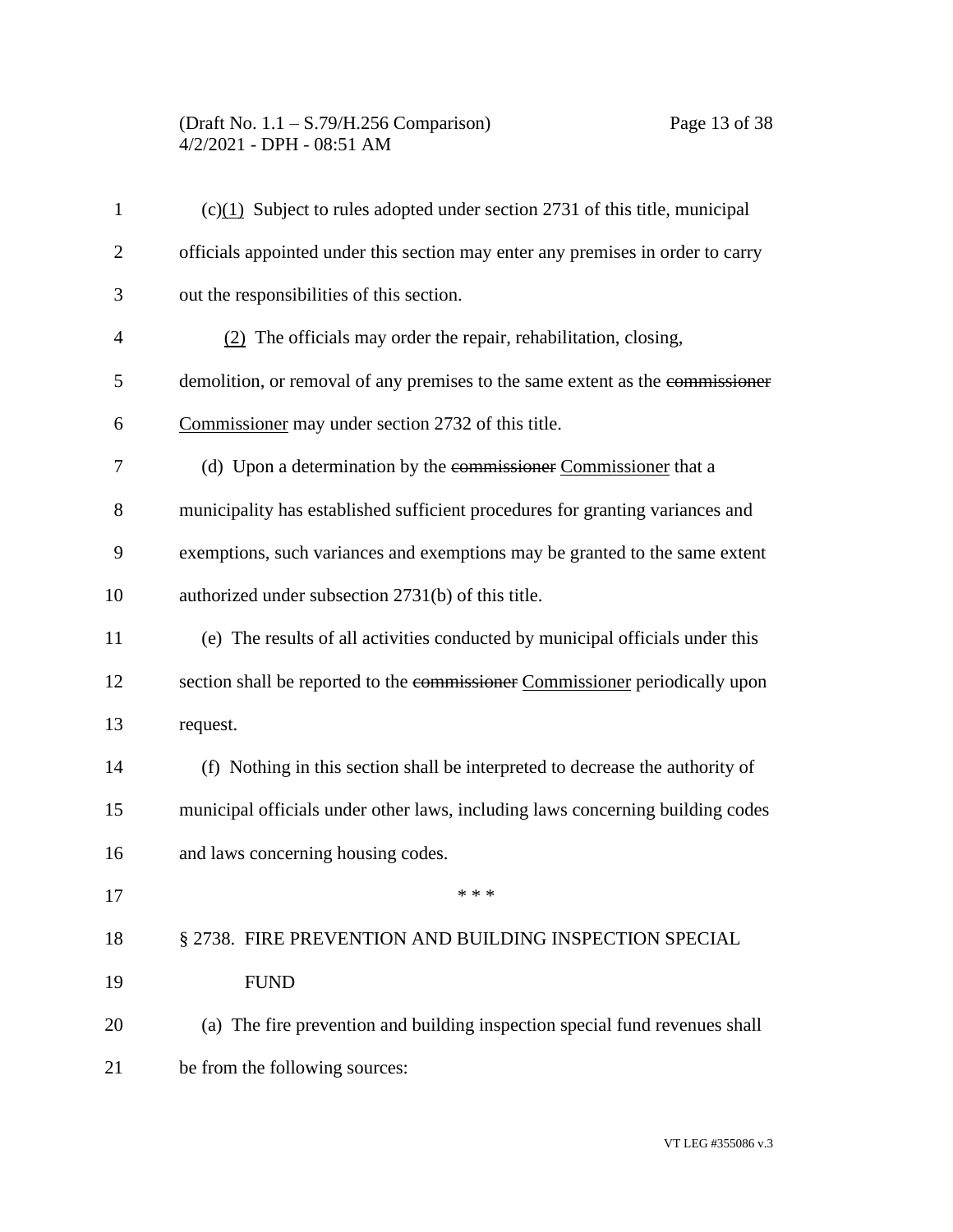# (Draft No. 1.1 – S.79/H.256 Comparison) Page 14 of 38 4/2/2021 - DPH - 08:51 AM

| 1              | (1) fees relating to construction and inspection of public building and         |
|----------------|---------------------------------------------------------------------------------|
| $\overline{2}$ | fire prevention inspections under section 2731 of this title;                   |
| 3              | (2) fees relating to boilers and pressure vessels under section 2883 of         |
| 4              | this title;                                                                     |
| 5              | (3) fees relating to electrical installations and inspections and the           |
| 6              | licensing of electricians under 26 V.S.A. §§ 891-915;                           |
| 7              | (4) fees relating to cigarette certification under section 2757 of this title;  |
| 8              | and                                                                             |
| 9              | (5) fees relating to plumbing installations and inspections and the             |
| 10             | licensing of plumbers under 26 V.S.A. §§ 2171-2199.                             |
| 11             | (b) Fees collected under subsection (a) of this section shall be available to   |
| 12             | the department of public safety Department of Public Safety to offset the costs |
| 13             | of the division of fire safety Division of Fire Safety.                         |
| 14             | (c) The commissioner of finance and management Commissioner of                  |
| 15             | Finance and Management may anticipate receipts to this fund and issue           |
| 16             | warrants based thereon.                                                         |
| 17             | * * *                                                                           |
| 18             | *** State Rental Housing Registry; Registration Requirement ***                 |
| 19             | Sec. 2. 3 V.S.A. § 2478 is added to read:                                       |
| 20             | § 2478. STATE RENTAL HOUSING REGISTRY; HOUSING DATA                             |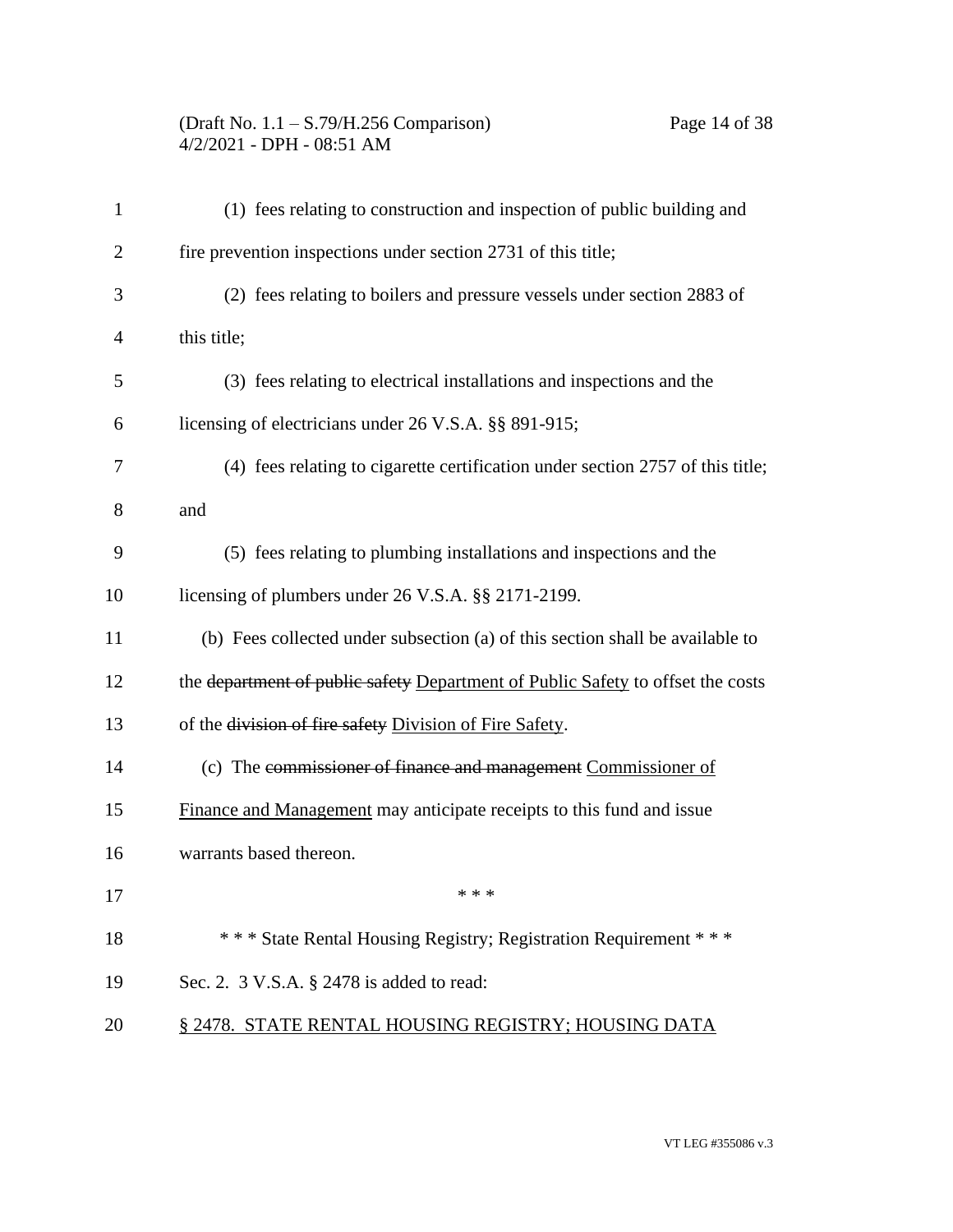(Draft No. 1.1 – S.79/H.256 Comparison) Page 15 of 38 4/2/2021 - DPH - 08:51 AM

| $\mathbf{1}$   | (a) The Department of Housing and Community Development, in                       |
|----------------|-----------------------------------------------------------------------------------|
| $\overline{2}$ | coordination with the Division of Fire Safety, the Department of Health, the      |
| 3              | Enhanced 911 Board, and the Department of Taxes, shall create and maintain a      |
| 4              | registry of the rental housing in this State, which includes a "dwelling unit" as |
| 5              | defined in 9 V.S.A. § 4451 and a "short-term rental" as defined in 18 V.S.A.      |
| 6              | $§$ 4301.                                                                         |
| 7              | (b) The Department of Housing and Community Development shall require             |
| 8              | for each unit that is registered the following data:                              |
| 9              | (1) the name and mailing address of the owner, landlord, and property             |
| 10             | manager of the unit, as applicable;                                               |
| 11             | the phone number and electronic mail address of the owner,                        |
| 12             | landlord, and property manager of the unit, as available;                         |
| 13             | (3) location of the unit;                                                         |
| 14             | $(4)$ year built;                                                                 |
| 15             | (5) type of rental unit;                                                          |
| 16             | (6) number of units in the building;                                              |
| 17             | (7) school property account number;                                               |
| 18             | (8) accessibility of the unit; and                                                |
| 19             | (9) any other information the Department deems appropriate.                       |
| 20             | (c) Upon request of the Department of Housing and Community                       |
|                |                                                                                   |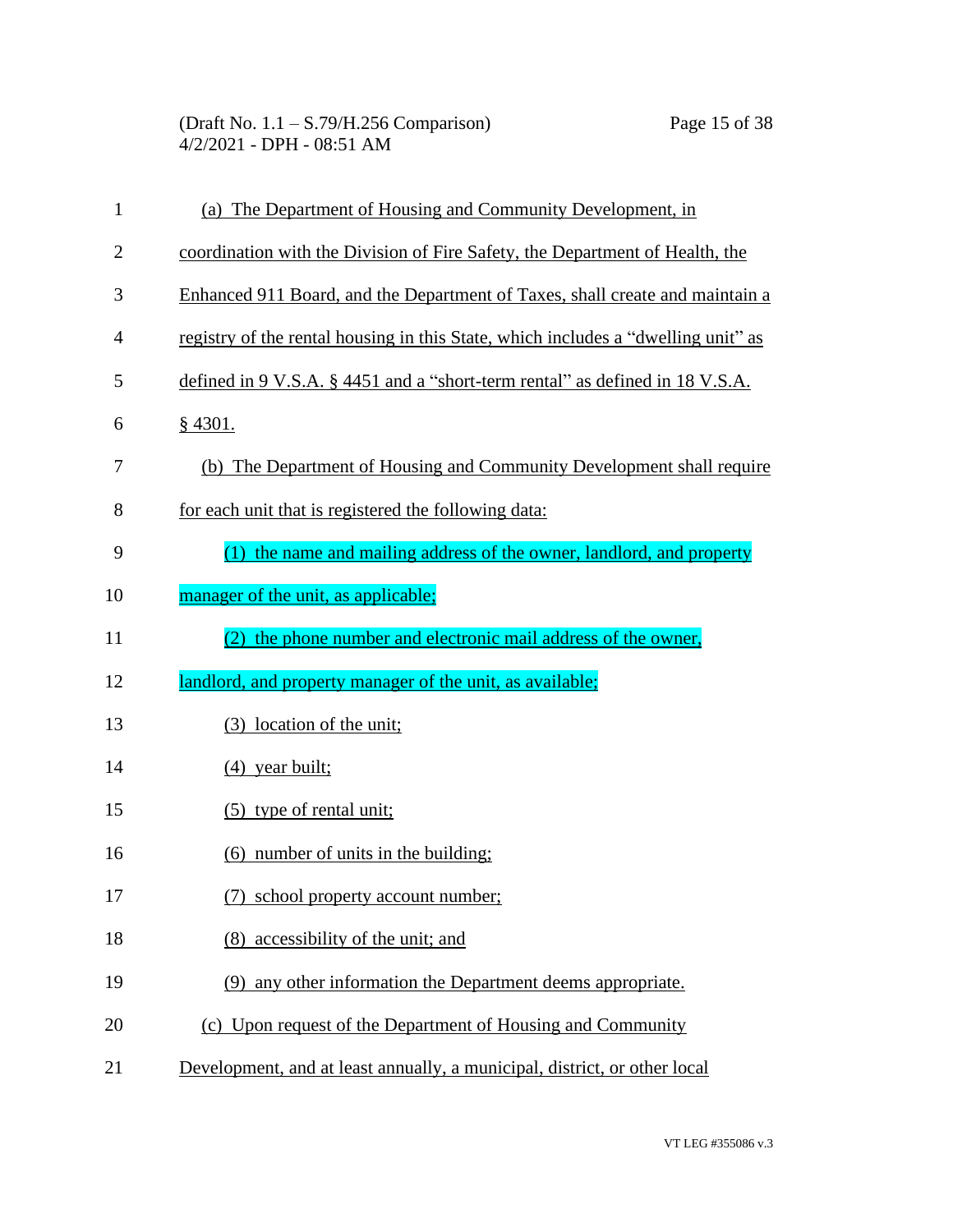(Draft No. 1.1 – S.79/H.256 Comparison) Page 16 of 38 4/2/2021 - DPH - 08:51 AM

| 1  | government entity that operates a rental housing health and safety program that   |
|----|-----------------------------------------------------------------------------------|
| 2  | requires registration of a rental housing unit and a fee for inclusion on the     |
| 3  | registry shall provide to the Department the data for each unit that is required  |
| 4  | pursuant to subsection (b) of this section.                                       |
| 5  | (d) The registry, and data collected by the registry, shall be protected          |
| 6  | pursuant to 1 V.S.A. § 317 (c)(2) and may only be released to specifically        |
| 7  | designated persons who, in the discretion of the Department, shall use such       |
| 8  | data to further the public good. Registry data may not be disclosed to entities   |
| 9  | for the purposes of solicitation campaigns without express authority granted by   |
| 10 | the Department. Data about a specific unit may be disclosed to the owner or       |
| 11 | operator of the rental unit regulated by the registry for the purpose of          |
| 12 | informing the owner or operator of its registry status.                           |
| 13 | $(d)(1)$ The data the Department collects pursuant to this section is exempt      |
| 14 | from public inspection and copying pursuant to 1 V.S.A. $\S 317(c)(1)$ and the    |
| 15 | Department shall not disclose such data except as provided in subdivision (2)     |
| 16 | of this subsection.                                                               |
| 17 | (2) The Department:                                                               |
| 18 | (A) may disclose data it collects pursuant to this section to other               |
| 19 | State, municipal, or regional government entities, to nonprofit organizations, or |
| 20 | to other persons for the purposes of protecting the public health and safety or   |
| 21 | promoting the public good;                                                        |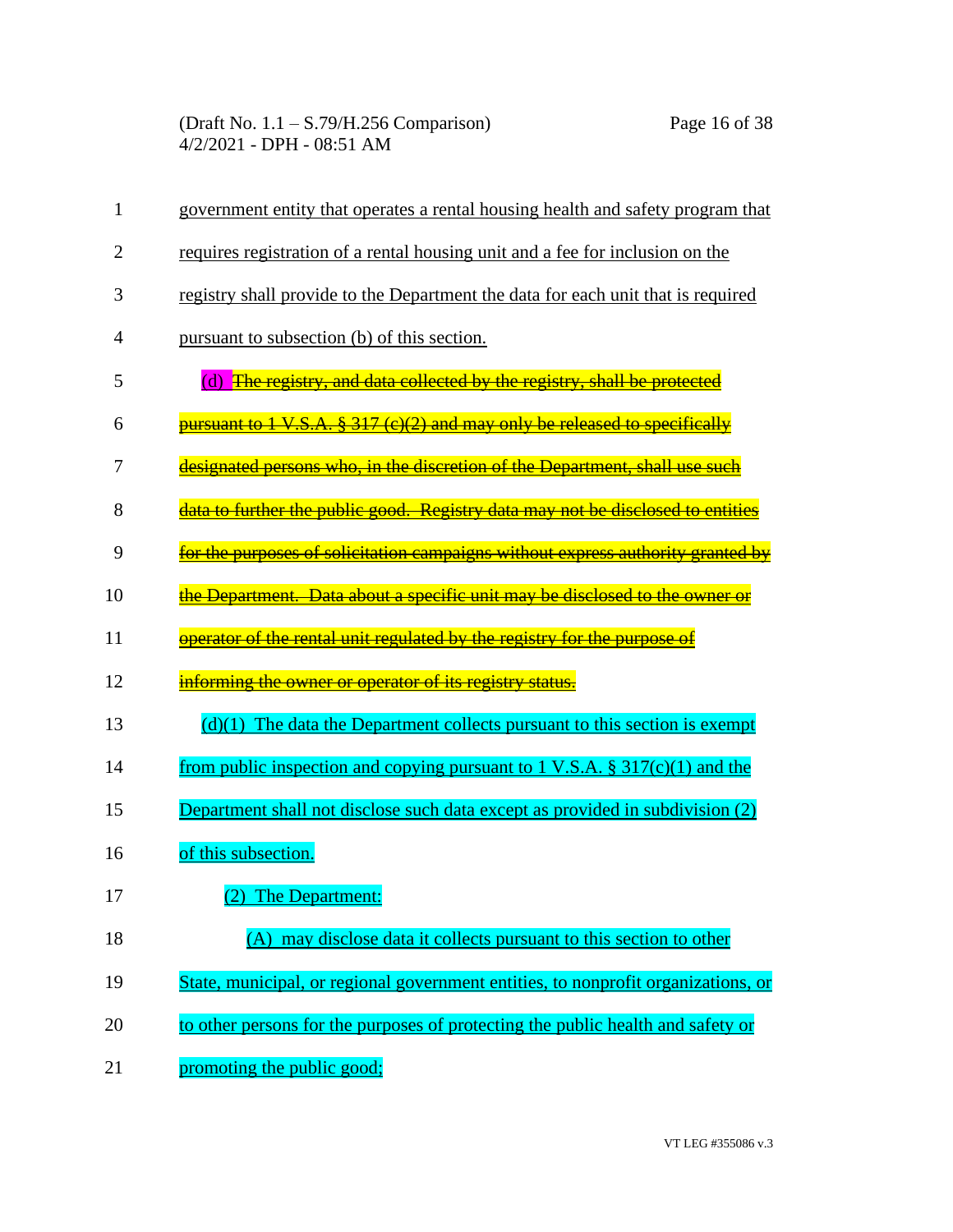| $\mathbf{1}$   | (B) shall not disclose data it collects pursuant to this section for a                      |
|----------------|---------------------------------------------------------------------------------------------|
| $\overline{2}$ | commercial purpose; and                                                                     |
| 3              | (C) shall ensure that a person to whom the Department discloses data                        |
| 4              | it collects pursuant to this section takes necessary steps to protect the data from         |
| 5              | further disclosure and complies with subdivision (B) of this subsection.                    |
| 6              | Sec. 3. 3 V.S.A. § 2479 is added to read:                                                   |
| 7              | § 2479. RENTAL HOUSING REGISTRATION                                                         |
| 8              | (a) Except as provided in subsection (c) of this section, $\frac{a_n}{b_n}$ owner of rental |
| 9              | housing that is subject to 9 V.S.A. chapter 137 the owner of a dwelling unit, as            |
| 10             | defined in 9 V.S.A. § 4501, that is leased or offered for lease shall:                      |
| 11             | (1) file with the Department of Taxes the landlord certificate required                     |
| 12             | for the renter's rebate or the renter credit program; and                                   |
| 13             | (2) within 30 days of filing the certificate, register, provide the                         |
| 14             | information required by subsection 2478(b) of this title, and pay to the                    |
| 15             | Department of Housing and Community Development an annual registration                      |
| 16             | fee of \$35.00 per rental unit, unless the owner has within the preceding                   |
| 17             | 12 months:                                                                                  |
| 18             | (A) registered the unit pursuant to subsection (b) of this section; or                      |
| 19             | (B) registered the unit with a municipal, district, or other local                          |
| 20             | government entity that operates a rental housing health and safety program                  |
| 21             | with a rental registry that complies with subsection 2478(b) of this title.                 |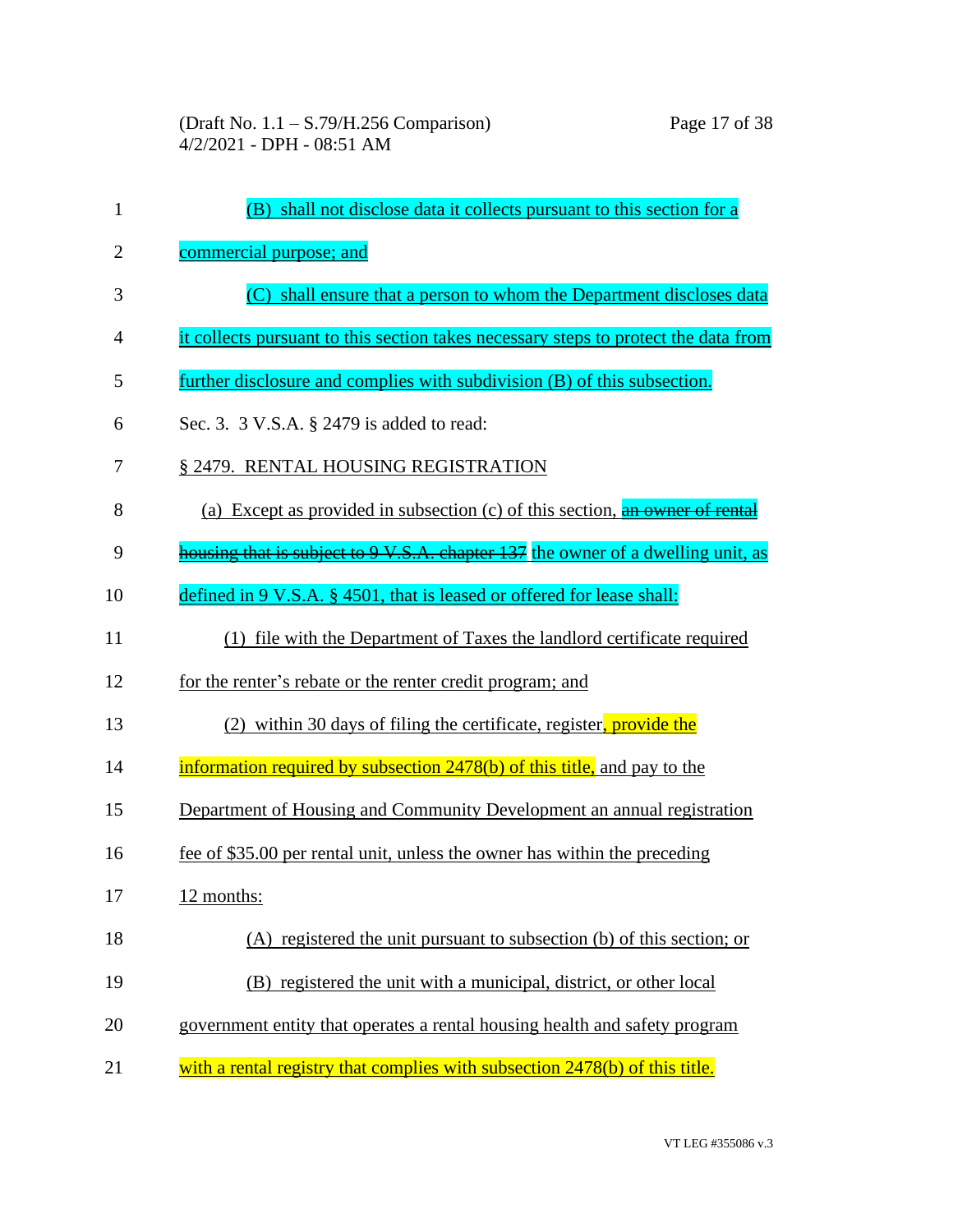| $\mathbf{1}$   | (b) Except as provided in subsection (c) of this section, an owner of a            |
|----------------|------------------------------------------------------------------------------------|
| $\overline{2}$ | short-term rental, as defined in 18 V.S.A. § 4301, shall, annually, within         |
| 3              | 30 days of renting a unit, register, provide the information required by           |
| $\overline{4}$ | subsection 2478(b) of this title, and pay to the Department of Housing and         |
| 5              | Community Development an annual registration fee of \$35.00 per rental unit,       |
| 6              | unless the owner has within the preceding 12 months:                               |
| 7              | $(1)$ registered the unit pursuant to subsection (a) of this section; or           |
| 8              | (2) registered the unit with a municipal, district, or other local                 |
| 9              | government entity that operates a rental housing health and safety program         |
| 10             | with a rental registry that complies with subsection 2478(b) of this title.        |
| 11             | $(c)(1)$ An owner of a mobile home lot within a mobile home park who has           |
| 12             | registered the lot with the Department of Housing and Community                    |
| 13             | Development and who does not own a mobile home on the lot is exempt from           |
| 14             | registering the lot pursuant to this section.                                      |
| 15             | (2) An owner of a mobile home lot within a mobile home park who has                |
| 16             | registered the lot with the Department and who owns a mobile home on the lot       |
| 17             | that is available for rent or rented shall register the property with the          |
| 18             | Department and pay a fee equal to the fee required by subdivision $(a)(2)$ of this |
| 19             | section less any fee paid within the previous 12 months pursuant to 10 V.S.A.      |
| 20             | § 6254(c).                                                                         |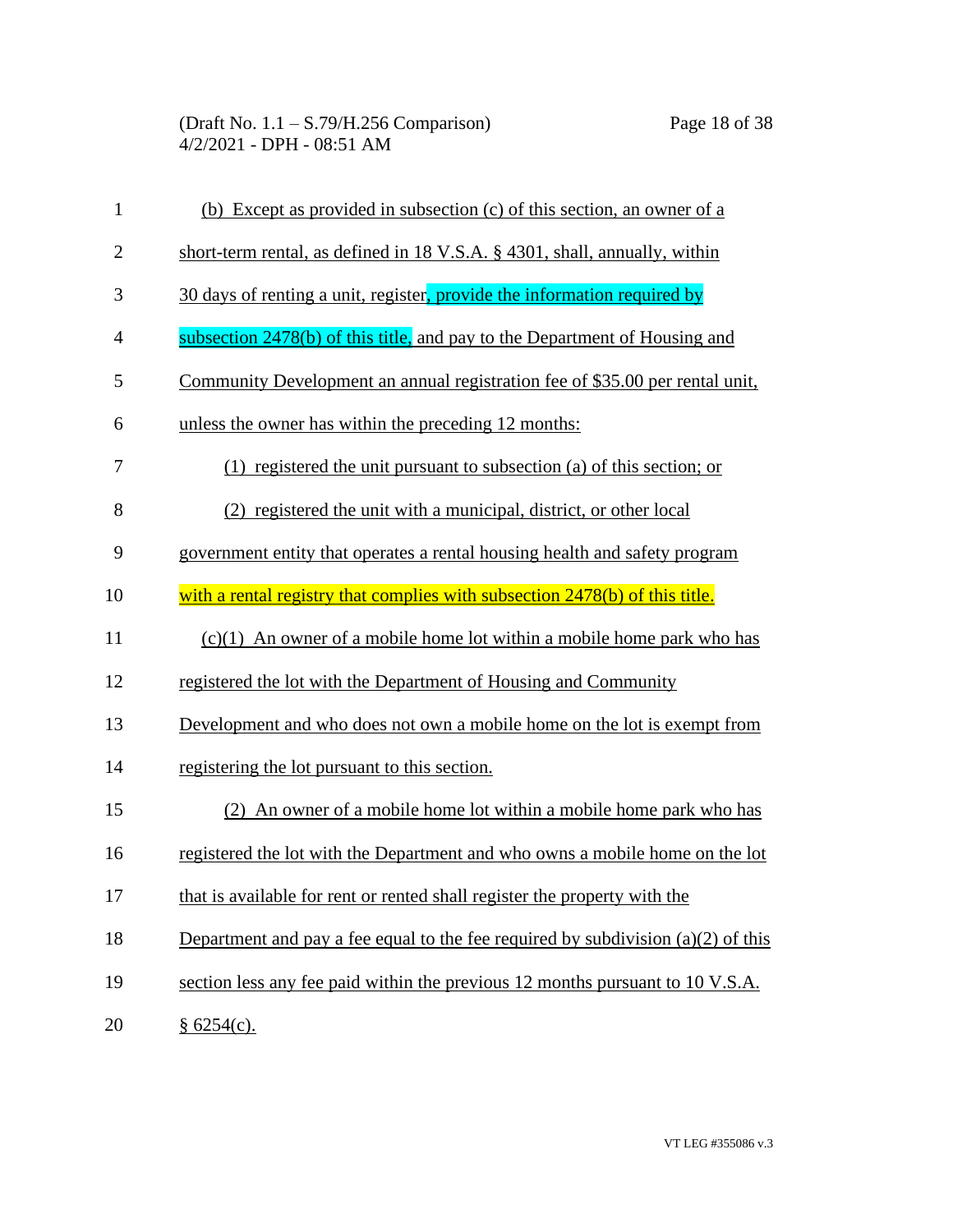| 1              | (3) An owner of a mobile home who rents the mobile home, whether                      |
|----------------|---------------------------------------------------------------------------------------|
| $\overline{2}$ | located in a mobile home park, shall register pursuant to this section.               |
| 3              | (d) An owner of rental housing who fails to register pursuant to this section         |
| 4              | shall pay a late registration fee of \$150.00 per unit and may be subject to an       |
| 5              | administrative penalty not to exceed \$5,000.00 for each violation.                   |
| 6              | (e) The Department of Housing and Community Development shall                         |
| 7              | <u>maintain the registration fees collected pursuant to this section in a special</u> |
| 8              | fund entitled the Rental Housing Safety Special Fund, the proceeds of which           |
| 9              | the Department shall use:                                                             |
| 10             | $(1)$ to hire authorized staff to administer the registry and registration            |
| 11             | requirements imposed in this section and in section 2478 of this title; and           |
| 12             | to provide funding to the Department of Public Safety to hire                         |
| 13             | authorized staff to conduct inspections and regulate rental housing pursuant to       |
| 14             | 20 V.S.A. chapter 173, subchapter 2.                                                  |
| 15             | *** Positions Authorized ***                                                          |
| 16             | Sec. 4. DEPARTMENT OF PUBLIC SAFETY; POSITIONS                                        |
| 17             | (a) The Department of Public Safety is authorized to create five full-time,           |
| 18             | classified Inspector positions in order to conduct rental housing health and          |
| 19             | safety inspections and enforcement pursuant to 20 V.S.A. chapter 173,                 |
| 20             | subchapter 2.                                                                         |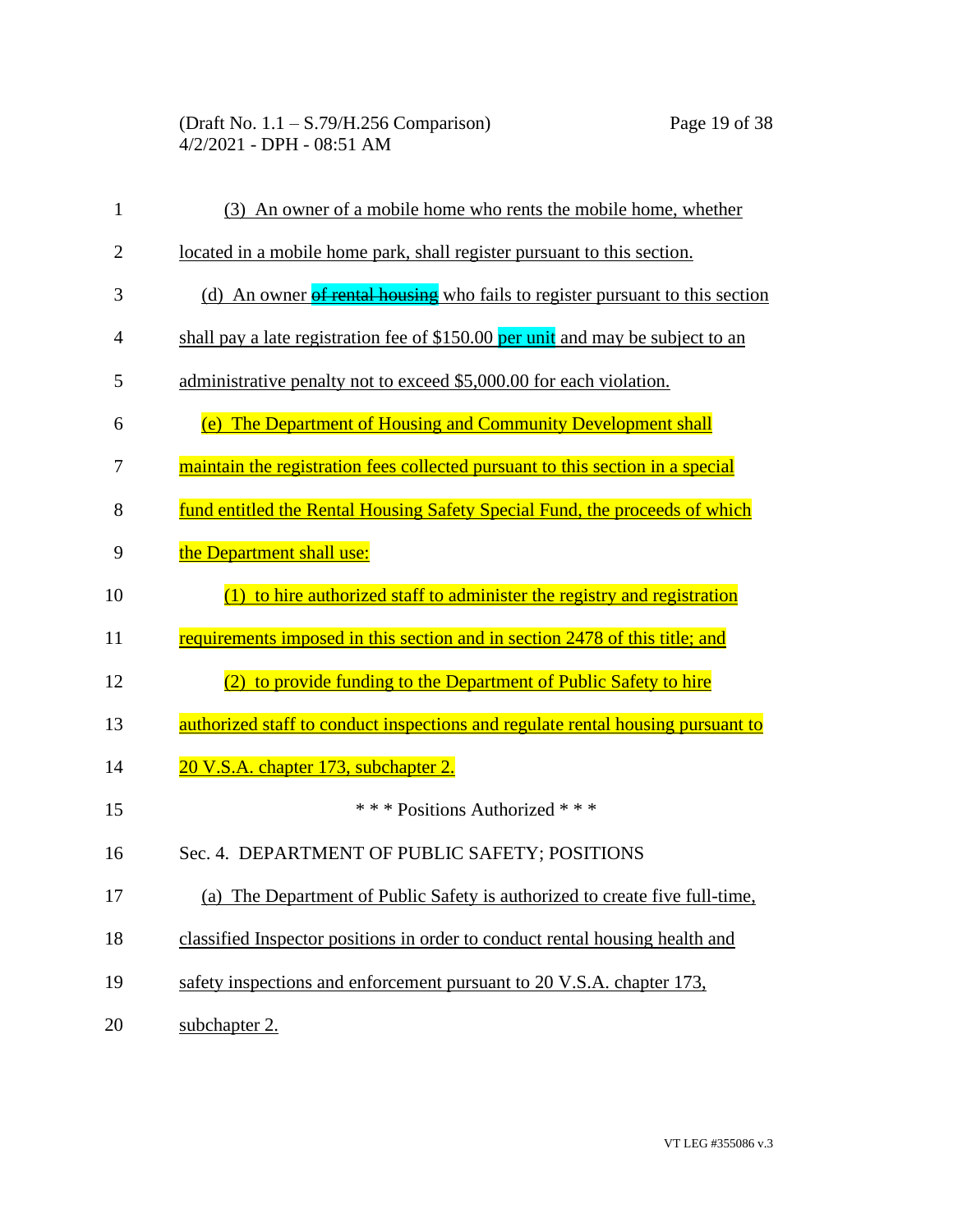| 1              | (b) In fiscal year 2022, the amount of $$200,000.00$ is appropriated from the    |
|----------------|----------------------------------------------------------------------------------|
| $\overline{2}$ | General Fund to the Department of Public Safety as one-time startup funding      |
| 3              | to hire one or more Inspector positions authorized pursuant to subsection (a) of |
| 4              | this section.                                                                    |
| 5              | (c) The Department may hire additional Inspectors authorized by this             |
| 6              | section to the extent funds become available from the Rental Housing Safety      |
| 7              | Special Fund created and maintained pursuant to 3 V.S.A. § 2479.                 |
| 8              | Sec. 5. DEPARTMENT OF HOUSING AND COMMUNITY                                      |
| 9              | DEVELOPMENT; POSITIONS                                                           |
| 10             | (a) The Department of Housing and Community Development is                       |
| 11             | authorized to create one full-time classified position and one half-time         |
| 12             | classified position to administer and enforce the registry requirements created  |
| 13             | in 3 V.S.A. § 2478.                                                              |
| 14             | (b) In fiscal year 2022, the amount of \$200,000.00 is appropriated from the     |
| 15             | General Fund to the Department of Housing and Community Development as           |
| 16             | one-time startup funding to hire one or more of the positions authorized         |
| 17             | pursuant to subsection (a) of this section.                                      |
| 18             | (c) The Department may hire additional staff authorized by this section to       |
| 19             | the extent funds become available from the Rental Housing Safety Special         |
| 20             | Fund created and maintained pursuant to 3 V.S.A. § 2479.                         |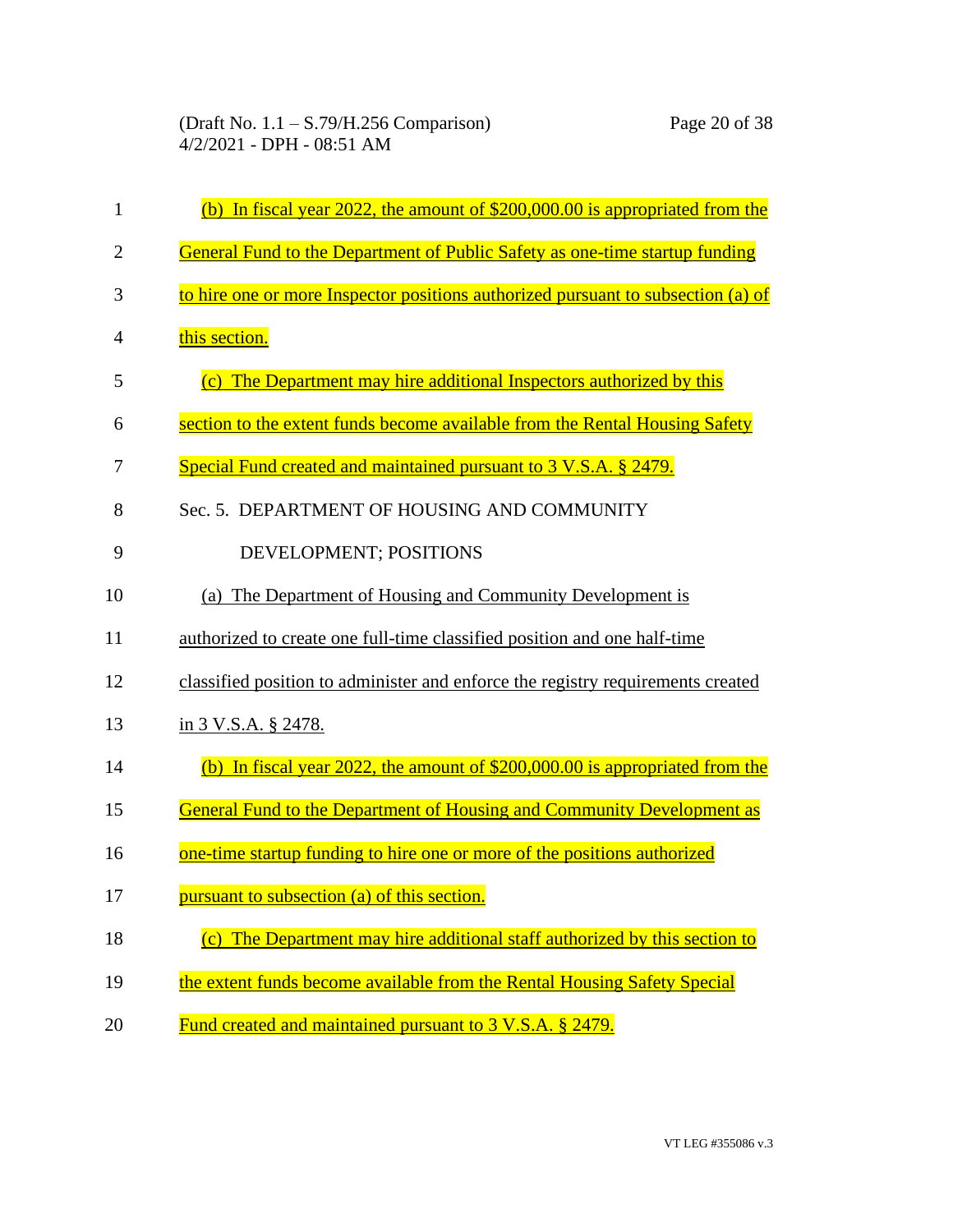| (Draft No. $1.1 - S.79/H.256$ Comparison) |
|-------------------------------------------|
| $4/2/2021$ - DPH - 08:51 AM               |

| 1              | *** Conforming Changes to Current Law Governing the Department of                |
|----------------|----------------------------------------------------------------------------------|
| $\overline{c}$ | Health, State Board of Health, and Local Health Officials ***                    |
| 3              | Sec. 6. 18 V.S.A. chapter 11 is amended to read:                                 |
| $\overline{4}$ | CHAPTER 11. LOCAL HEALTH OFFICIALS                                               |
| 5              | * * *                                                                            |
| 6              | § 602a. DUTIES OF LOCAL HEALTH OFFICERS                                          |
| 7              | (a) A local health officer, within his or her jurisdiction, shall:               |
| 8              | $(1)$ upon request of a landlord or tenant, or upon receipt of information       |
| 9              | regarding a condition that may be a public health hazard, conduct an             |
| 10             | investigation;                                                                   |
| 11             | (2) enforce the provisions of this title, the rules promulgated, and             |
| 12             | permits issued thereunder;                                                       |
| 13             | (3) prevent, remove, or destroy any public health hazard, or mitigate any        |
| 14             | significant public health risk in accordance with the provisions of this title;  |
| 15             | (4) in consultation with the Department, take the steps necessary to             |
| 16             | enforce all orders issued pursuant to chapter 3 of this title; and               |
| 17             | (5) have the authority to assist the Division of Fire Safety in inspecting       |
| 18             | rental housing pursuant to 20 V.S.A. chapter 173, subchapter 2, provided that    |
| 19             | if the local health officer inspects a rental property without an inspector from |
| 20             | the Division, the offer shall issue an inspection report in compliance with      |
| 21             | <u>20 V.S.A § 2731(b).</u>                                                       |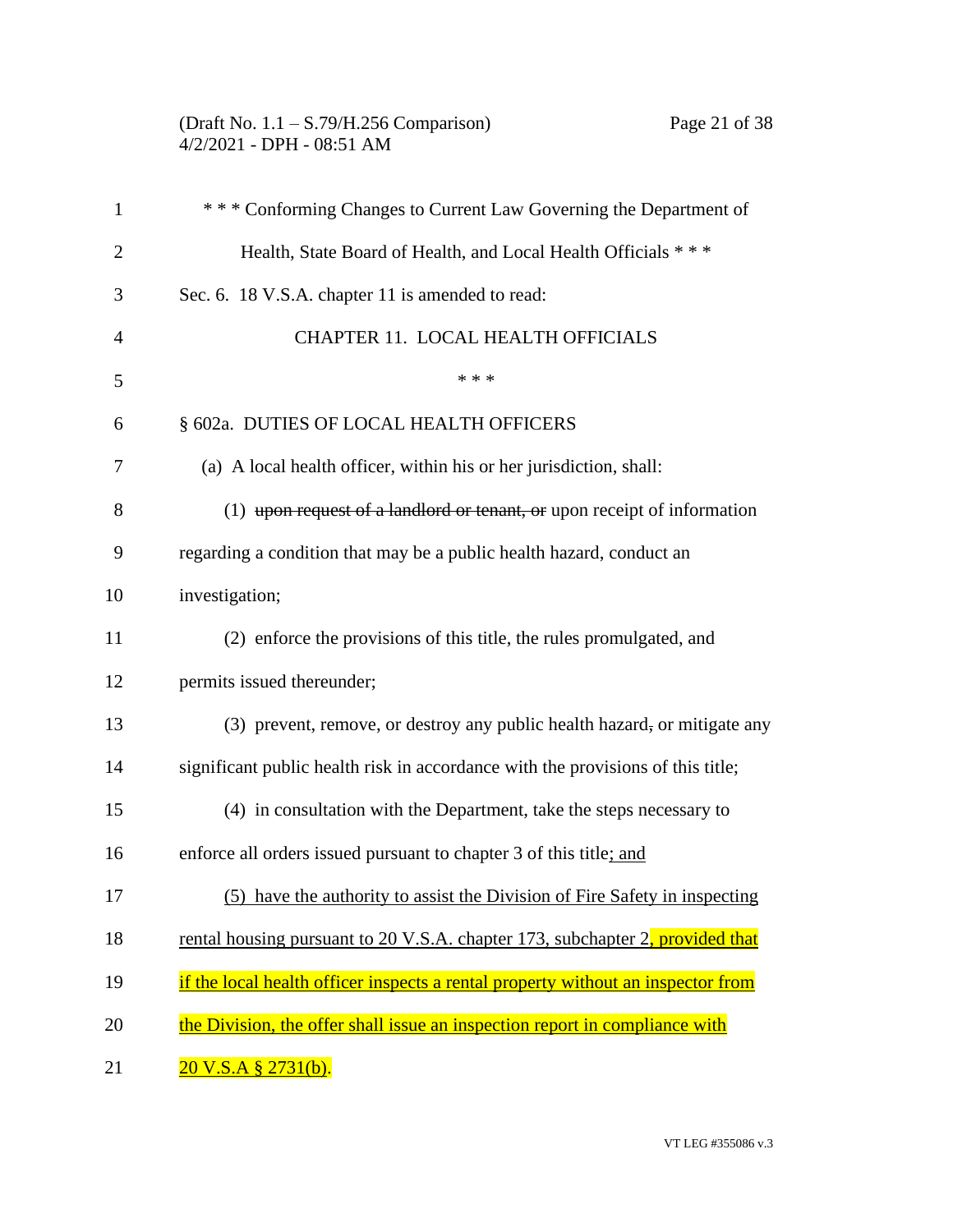| 1              | (b) Upon discovery of violation or a public health hazard or public health         |
|----------------|------------------------------------------------------------------------------------|
| $\overline{2}$ | risk that involves a public water system, a food or lodging establishment, or      |
| 3              | any other matter regulated by Department rule, the local health officer shall      |
| $\overline{4}$ | immediately notify the Division of Environmental Health. Upon discovery of         |
| 5              | any other violation, public health hazard, or public health risk, the local health |
| 6              | officer shall notify the Division of Environmental Health within 48 hours of       |
| 7              | discovery of such violation or hazard and of any action taken by the officer.      |
| 8              | § 603. RENTAL HOUSING SAFETY; INSPECTION REPORTS                                   |
| 9              | $(a)(1)$ When conducting an investigation of rental housing, a local health        |
| 10             | officer shall issue a written inspection report on the rental property using the   |
| 11             | protocols for implementing the Rental Housing Health Code of the Department        |
| 12             | or the municipality, in the case of a municipality that has established a code     |
| 13             | enforcement office.                                                                |
| 14             | $(2)$ A written inspection report shall:                                           |
| 15             | $(A)$ contain findings of fact that serve as the basis of one or more              |
| 16             | violations;                                                                        |
| 17             | (B) specify the requirements and timelines necessary to correct a                  |
| 18             | violation;                                                                         |
| 19             | (C) provide notice that the landlord is prohibited from renting the                |
| 20             | affected unit to a new tenant until the violation is corrected; and                |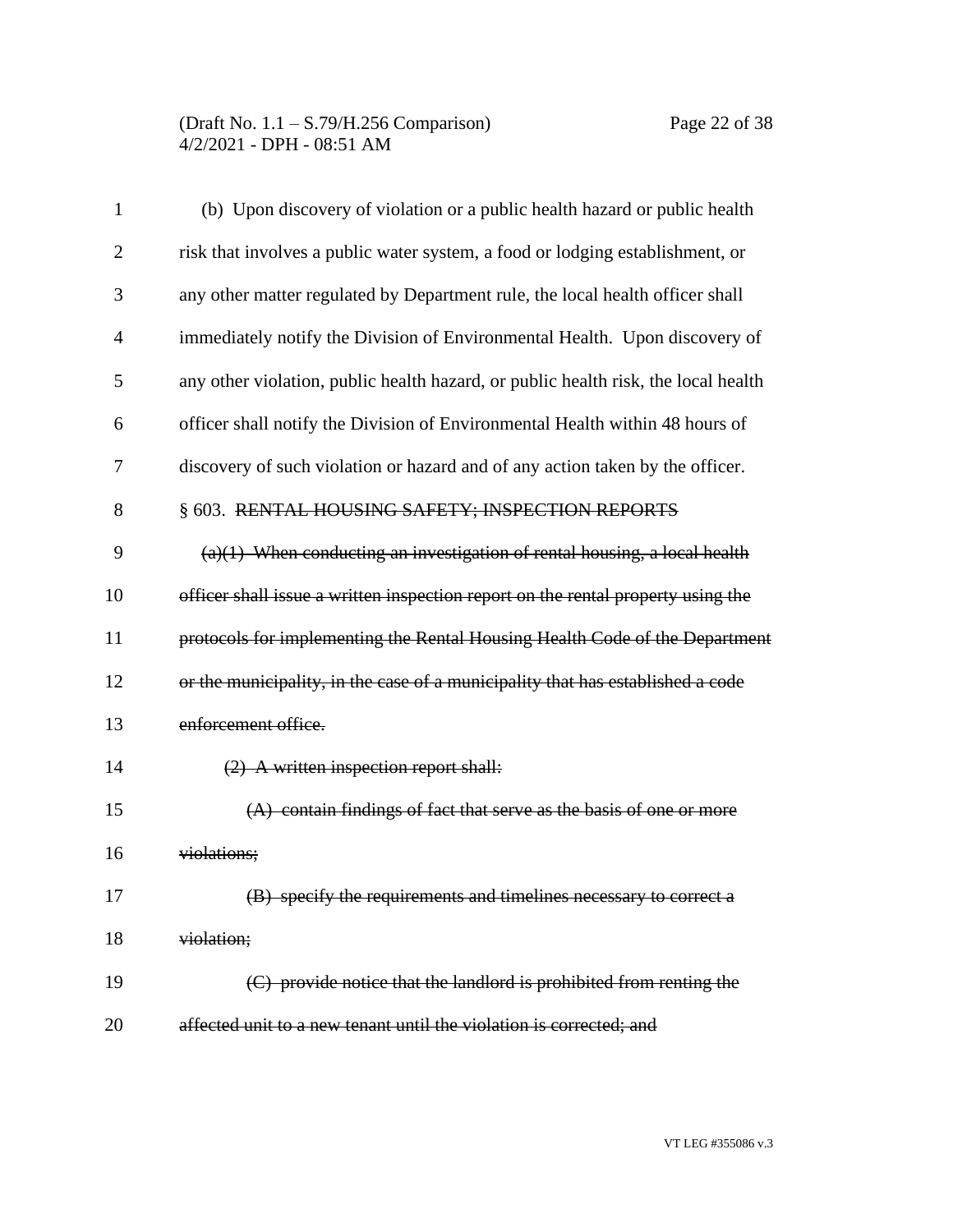| 1              | (D) provide notice in plain language that the landlord and agents of              |
|----------------|-----------------------------------------------------------------------------------|
| $\overline{2}$ | the landlord must have access to the rental unit to make repairs as ordered by    |
| 3              | the health officer consistent with the access provisions in 9 V.S.A. § 4460.      |
| 4              | (3) A local health officer shall:                                                 |
| 5              | (A) provide a copy of the inspection report to the landlord and any               |
| 6              | tenants affected by a violation by delivering the report electronically, in       |
| 7              | person, by first class mail, or by leaving a copy at each unit affected by the    |
| 8              | deficiency; and                                                                   |
| 9              | $(B)(i)$ if a municipality has established a code enforcement office,             |
| 10             | provide information on each inspection according to a schedule and in a format    |
| 11             | adopted by the Department in consultation with municipalities that have           |
| 12             | established code enforcement offices; or                                          |
| 13             | (ii) if a municipality has not established a code enforcement                     |
| 14             | office, provide information on each inspection to the Department within seven     |
| 15             | days of issuing the report using an electronic system designed for that purpose,  |
| 16             | or within 14 days by mail if the municipality is unable to utilize the electronic |
| 17             | system.                                                                           |
| 18             | (4) If an entire property is affected by a violation, the local health officer    |
| 19             | shall post a copy of the inspection report in a common area of the property and   |
| 20             | include a prominent notice that the report shall not be removed until authorized  |
| 21             | by the local health officer.                                                      |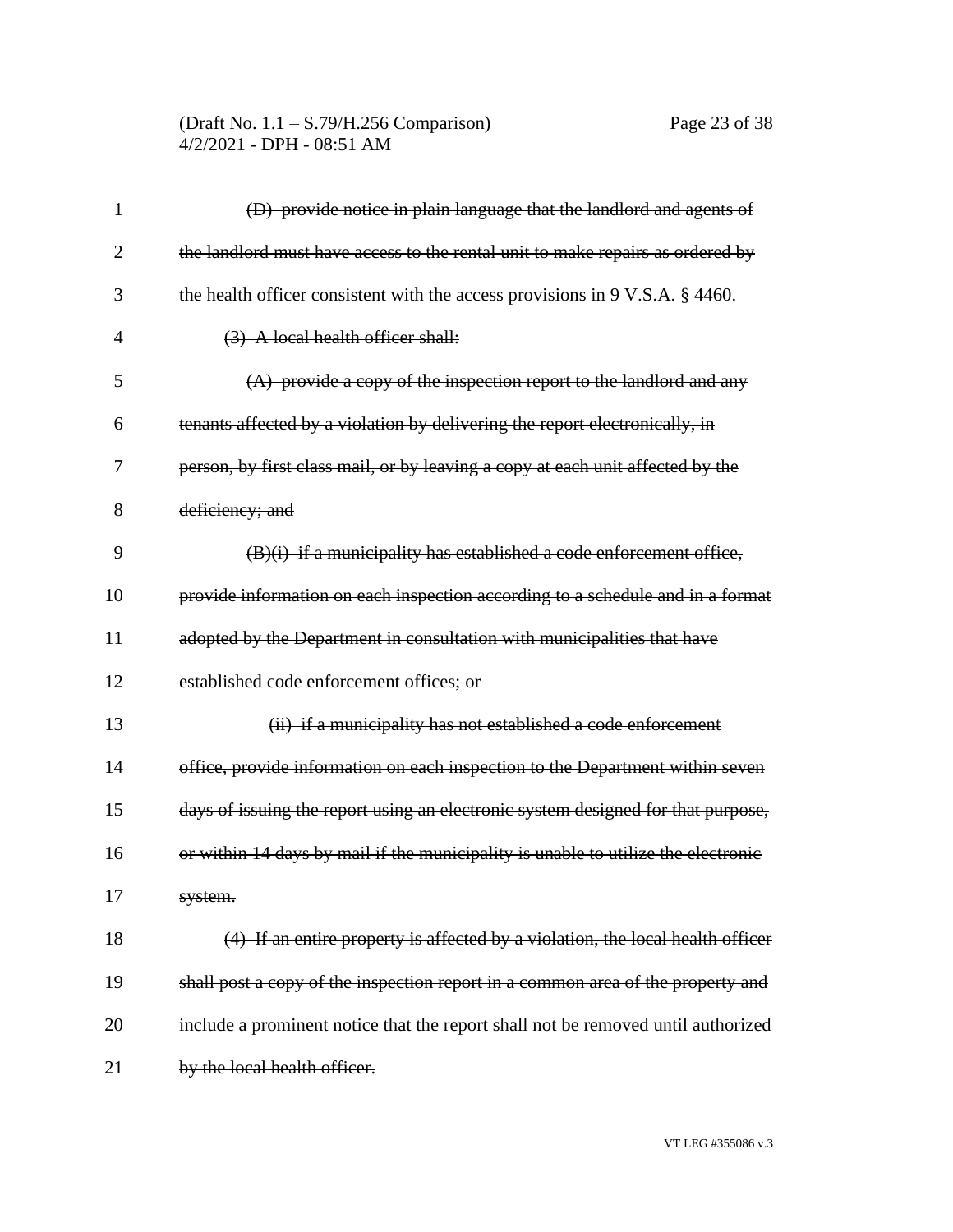| 1  | (5) A municipality shall make an inspection report available as a public           |
|----|------------------------------------------------------------------------------------|
| 2  | record.                                                                            |
| 3  | $(b)(1)$ A local health officer may impose a civil penalty of not more than        |
| 4  | \$200.00 per day for each violation that is not corrected by the date provided in  |
| 5  | the written inspection report, or when a unit is re-rented to a new tenant prior   |
| 6  | to the correction of a violation.                                                  |
| 7  | $(2)(A)$ If the cumulative amount of penalties imposed pursuant to this            |
| 8  | subsection is \$800.00 or less, the local health officer, Department of Health, or |
| 9  | State's Attorney may bring a civil enforcement action in the Judicial Bureau       |
| 10 | pursuant to 4 V.S.A. chapter 29.                                                   |
| 11 | (B) The waiver penalty for a violation in an action brought pursuant               |
| 12 | to this subsection is 50 percent of the full penalty amount.                       |
| 13 | (3) If the cumulative amount of penalties imposed pursuant to this                 |
| 14 | subsection is more than \$800.00, or if injunctive relief is sought, the local     |
| 15 | health officer, Department of Health, or State's Attorney may commence an          |
| 16 | action in the Civil Division of the Superior Court for the county in which a       |
| 17 | violation occurred.                                                                |
| 18 | (c) If a local health officer fails to conduct an investigation pursuant to        |
| 19 | section 602a of this title or fails to issue an inspection report pursuant to this |
| 20 | section, a landlord or tenant may request that the Department, at its discretion,  |
| 21 | conduct an investigation or contact the local board of health to take action.      |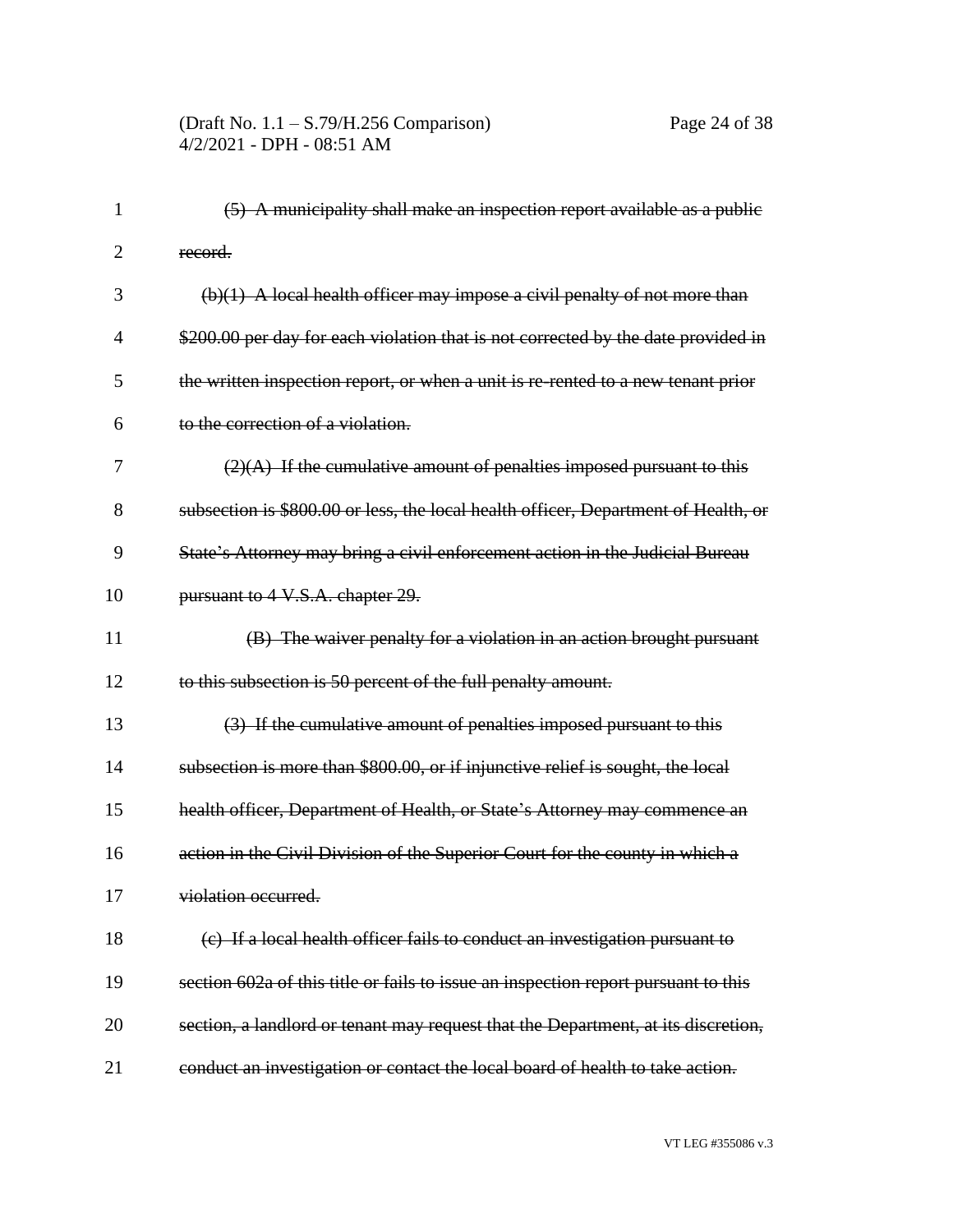|                | Page 25 of 38<br>(Draft No. $1.1 - S.79/H.256$ Comparison)<br>4/2/2021 - DPH - 08:51 AM |
|----------------|-----------------------------------------------------------------------------------------|
| $\mathbf{1}$   | [Repealed.]                                                                             |
| $\overline{2}$ | * * *                                                                                   |
| 3              | *** Transition Provisions ***                                                           |
| 4              | Sec. 7. RENTAL HOUSING HEALTH AND SAFETY; TRANSITION                                    |
| 5              | <b>PROVISIONS</b>                                                                       |
| 6              | (a) Notwithstanding any provision of law to the contrary:                               |
| 7              | (1) Until the Commissioner of Public Safety adopts rules governing                      |
| 8              | rental housing health and safety pursuant to 20 V.S.A. § 2731, the Department           |
| 9              | of Health, local officials authorized by law, and the Department of Public              |
| 10             | Safety have concurrent authority to enforce the Vermont Rental Housing                  |
| 11             | Health Code adopted by the Department of Health pursuant to 18 V.S.A.                   |
| 12             | § 102, 3 <u>V.S.A. § 3003(a)</u> , and 3 V.S.A. § 801(b)(11).                           |
| 13             | (2) The Commissioner of Public Safety may immediately adopt a rule                      |
| 14             | incorporating the Rental Housing Health Code without following the                      |
| 15             | procedures otherwise required for general rulemaking in 3 V.S.A. chapter 25.            |
| 16             | (3) Except as provided in subdivision (2) of this subsection, the                       |
| 17             | Commissioner of Public Safety shall comply with the requirements for general            |
| 18             | rulemaking in 3 V.S.A. chapter 25 when adopting rules governing rental                  |
| 19             | housing health and safety.                                                              |
| 20             | (b) Upon the adoption of rules governing rental housing health and safety               |
| 21             | pursuant to the authority in 20 V.S.A. § 2731:                                          |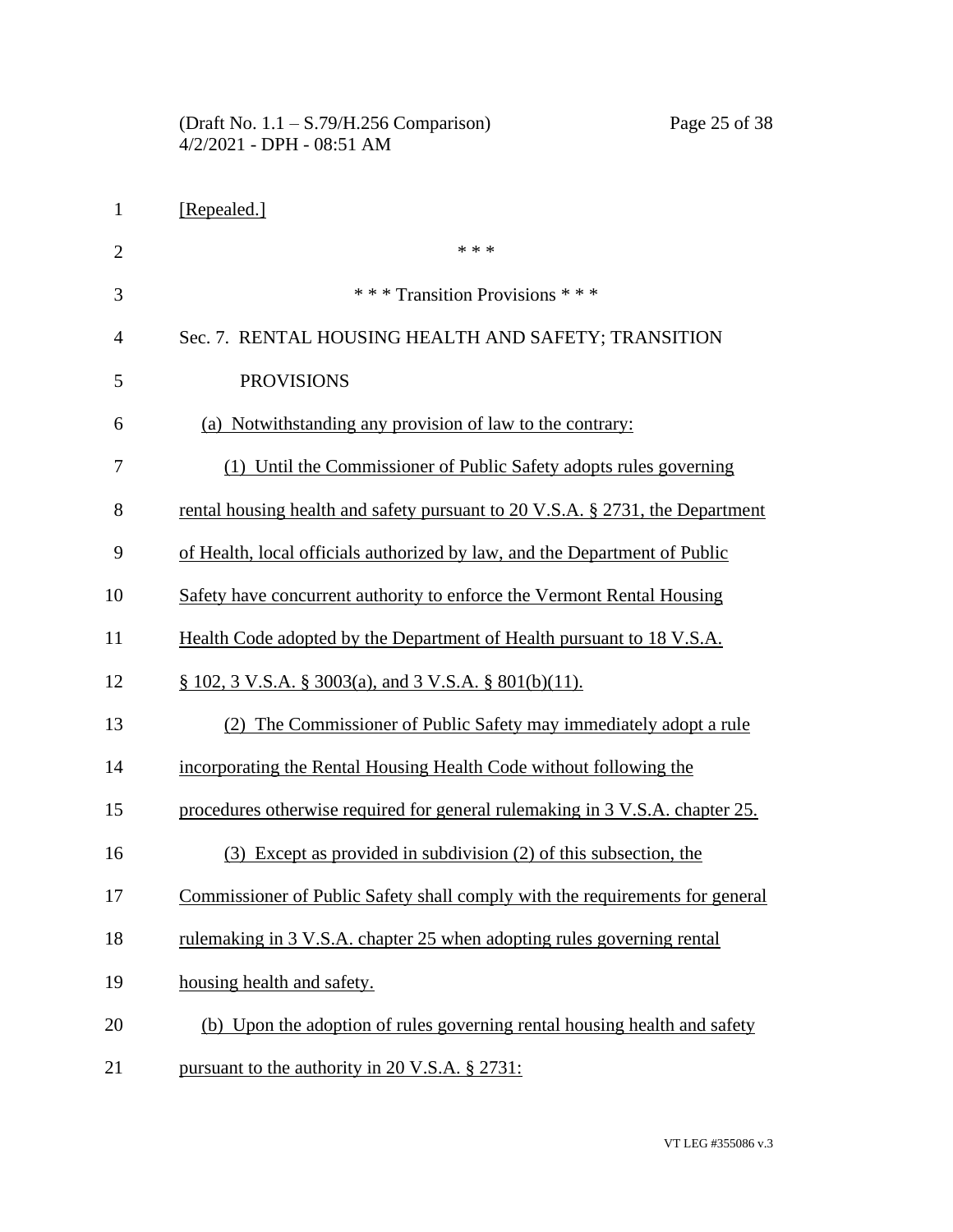(Draft No. 1.1 – S.79/H.256 Comparison) Page 26 of 38 4/2/2021 - DPH - 08:51 AM

| $\mathbf{1}$   | (1) the Department of Public Safety is the State government entity with       |
|----------------|-------------------------------------------------------------------------------|
| $\overline{2}$ | primary authority to enforce State laws governing rental housing health and   |
| 3              | safety;                                                                       |
| $\overline{4}$ | (2) the Department of Public Safety and local officials have concurrent       |
| 5              | authority to enforce State and local laws governing rental housing health and |
| 6              | safety pursuant to 18 V.S.A. chapter 11; 20 V.S.A. chapter 173, subchapter 2; |
| 7              | 24 V.S.A. chapters 83 and 123; and applicable municipal law; and              |
| 8              | (3) the Department of Health, the State Board of Health, and local health     |
| 9              | officials have concurrent authority to enforce State and local laws governing |
| 10             | public health hazards and public health risks, as those terms are defined in  |
| 11             | <u>18 V.S.A. § 2, pursuant to 18 V.S.A. chapters 1, 3, and 11.</u>            |
| 12             | * * * Study; Penalties for Vacant Property * * *                              |
| 13             | Sec. 8. PENALTIES FOR VACANT PROPERTY: STUDY                                  |
| 14             | (a) On or before December 15, 2021, the Secretary of Commerce and             |
| 15             |                                                                               |
| 16             | Vermont League of Cities and Towns, shall study and write a report on         |
| 17             | approaches to imposing penalties on property owners who leave property        |
| 18             | vacant for one year or more, including what protections should be in place to |
| 19             | not penalize owners in the armed services or with disabilities, medical       |
| 20             | conditions, or lack of income, which prevent them from maintaining the        |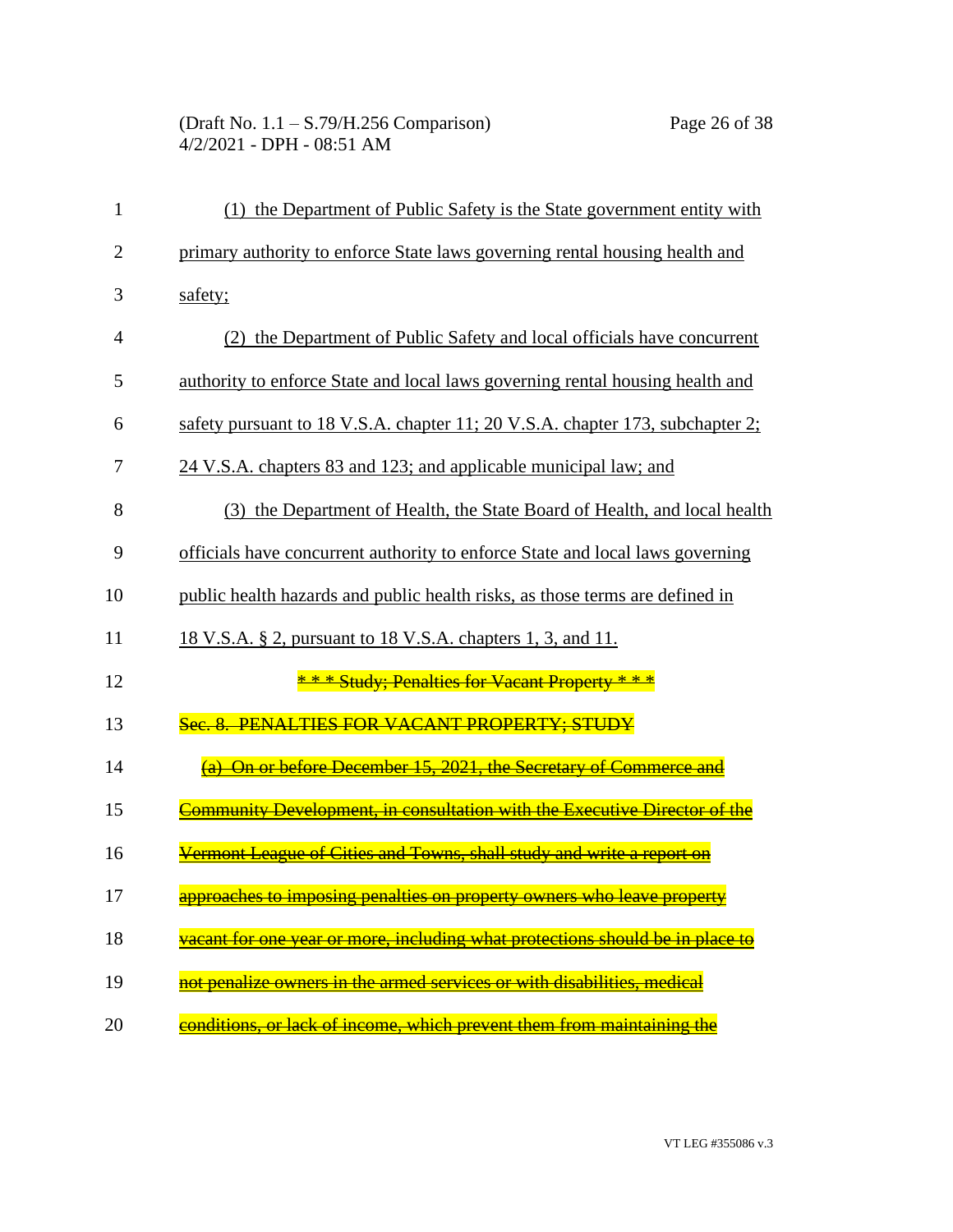| 1              | property. The report shall include recommendations for any necessary              |
|----------------|-----------------------------------------------------------------------------------|
| $\overline{2}$ | legislative action.                                                               |
| 3              | The Secretary shall submit a copy of the report described in                      |
| 4              | subsection (a) of this section to the House Committees on Commerce and            |
| 5              | <b>Economic Development and on General. Housing, and Military Affairs and the</b> |
| 6              | enate Committee on Economic Development. Housing and General Affairs              |
| 7              | *** Vermont Housing Investments ***                                               |
| 8              | Sec. 8. VERMONT RENTAL HOUSING INVESTMENT PROGRAM;                                |
| 9              | <b>PURPOSE</b>                                                                    |
| 10             | (a) Recognizing that Vermont's rental housing stock is some of the oldest         |
| 11             | in the country and that much of it needs to be updated to meet code               |
| 12             | requirements and other standards, the Vermont Rental Housing Investment           |
| 13             | Program is intended to incentivize private apartment owners to make               |
| 14             | significant improvements to both housing quality and weatherization by            |
| 15             | providing grants and forgivable loans that are matched in part by the property    |
| 16             | owner.                                                                            |
| 17             | (b) The Program seeks to take the lessons learned from the successful Re-         |
| 18             | housing Recovery Program established with funds provided by the Federal           |
| 19             | CARES Act and implement them in a State-funded program.                           |
| 20             | Sec. 9. 10 V.S.A. chapter 29, subchapter 3 is added to read:                      |
| 21             | Subchapter 3. Housing; Investments                                                |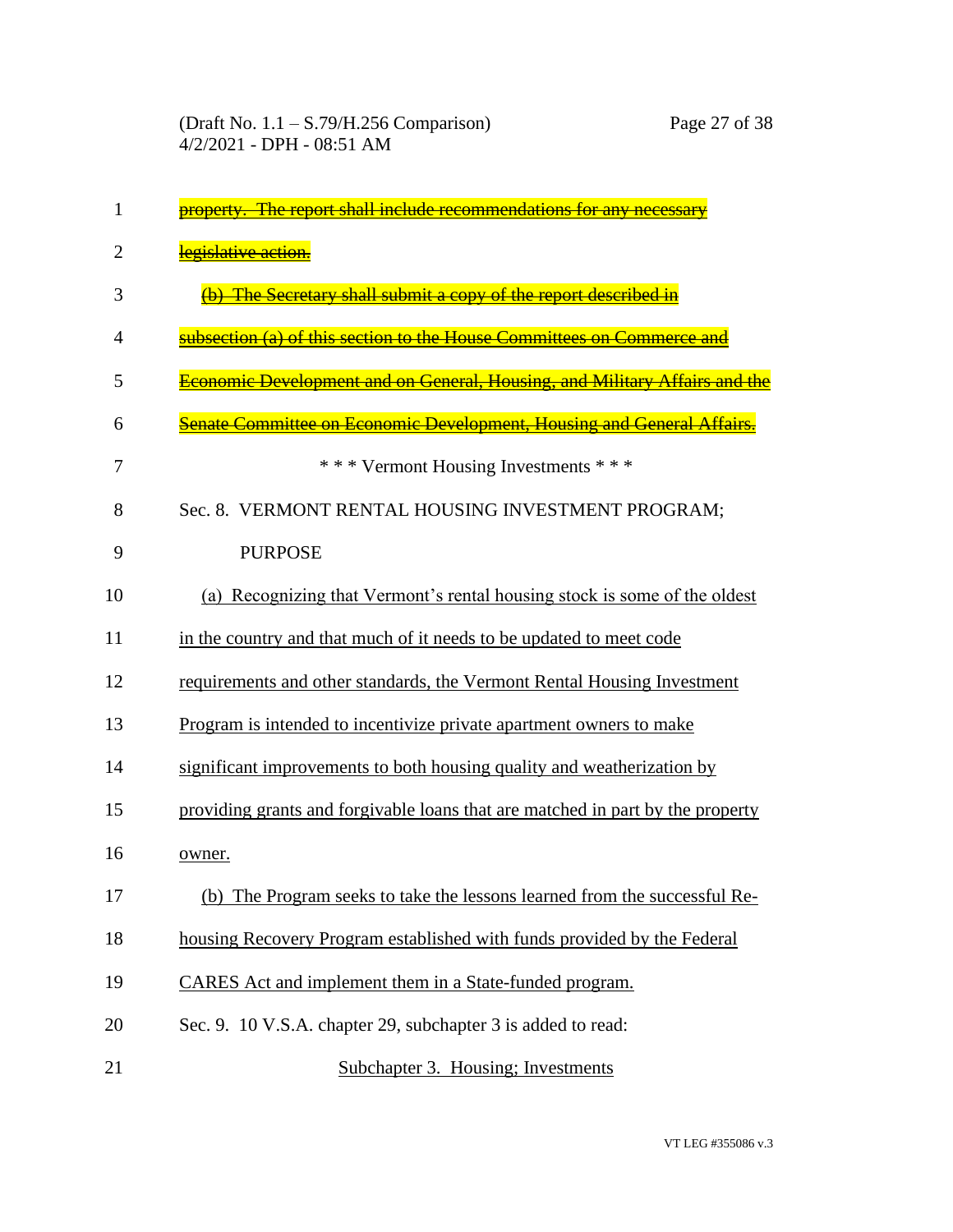| $\mathbf{1}$   | § 699. VERMONT RENTAL HOUSING INVESTMENT PROGRAM                                |
|----------------|---------------------------------------------------------------------------------|
| $\overline{2}$ | (a) Creation of program.                                                        |
| 3              | (1) The Department of Housing and Community Development shall                   |
| $\overline{4}$ | design and implement the Vermont Rental Housing Investment Program              |
| 5              | through which the Department shall award funding to statewide or regional       |
| 6              | nonprofit housing organizations, or both, to provide competitive grants and     |
| 7              | forgivable loans to private landlords for the rehabilitation and weatherization |
| 8              | of eligible rental housing units.                                               |
| 9              | (2) The Department shall develop statewide standards for the Program,           |
| 10             | including factors that partner organizations shall use to evaluate applications |
| 11             | and award grants and forgivable loans.                                          |
| 12             | (b) Eligible rental housing units. The following units are eligible for a       |
| 13             | grant or forgivable loan through the Program:                                   |
| 14             | (1) Non-code compliant. The unit does not comply with the                       |
| 15             | requirements of applicable building, housing, or health laws.                   |
| 16             | (2) Vacant. The unit has not been leased or occupied for at least 90 days       |
| 17             | prior to the date of application and remains unoccupied on the date of the      |
| 18             | award.                                                                          |
| 19             | (3) Accessory dwelling. The unit is an accessory dwelling unit that             |
| 20             | meets the requirements of 24 V.S.A. $\S$ 4412(1)(E).                            |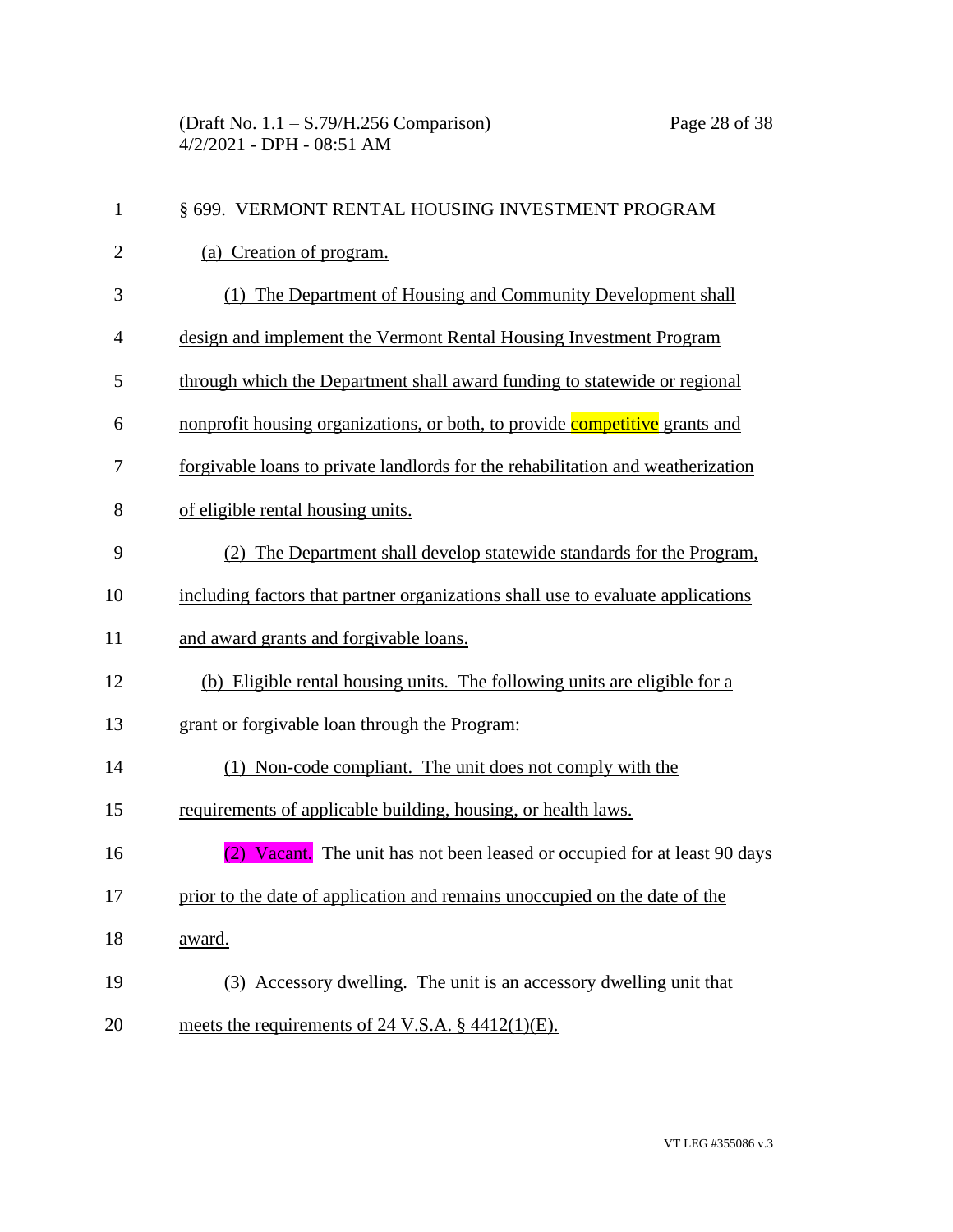| $\mathbf{1}$   | (c) Administration. The Department shall require a housing organization            |
|----------------|------------------------------------------------------------------------------------|
| $\overline{2}$ | that receives funding under the Program to adopt:                                  |
| 3              | (1) a standard application form that describes the application process             |
| 4              | and includes instructions and examples to help landlords apply;                    |
| 5              | (2) an award process that ensures equitable selection of landlords,                |
| 6              | subject to a housing organization's exercise of discretion based on the factors    |
| 7              | adopted by the Department pursuant to subsection (a) of this section; and          |
| 8              | (3) a grants and loan management system that ensures accountability for            |
| 9              | funds awarded.                                                                     |
| 10             | (d) Program requirements applicable to grants and forgivable loans.                |
| 11             | (1) A grant or loan shall not exceed \$30,000 per unit.                            |
| 12             | (2) A landlord shall contribute matching funds or in-kind services that            |
| 13             | equal or exceed 20 percent of the value of the grant or loan.                      |
| 14             | (3) A project shall include a weatherization component.                            |
| 15             | (4) A project shall comply with applicable building, housing, and health           |
| 16             | <u>laws.</u>                                                                       |
| 17             | (5) The terms and conditions of a grant or loan agreement apply to the             |
| 18             | original recipient and to a successor in interest for the period the grant or loan |
| 19             | agreement is in effect.                                                            |
| 20             | (6) The identity of a recipient and the amount of a grant or forgivable            |
| 21             | loan are public records that shall be available for public copying and inspection  |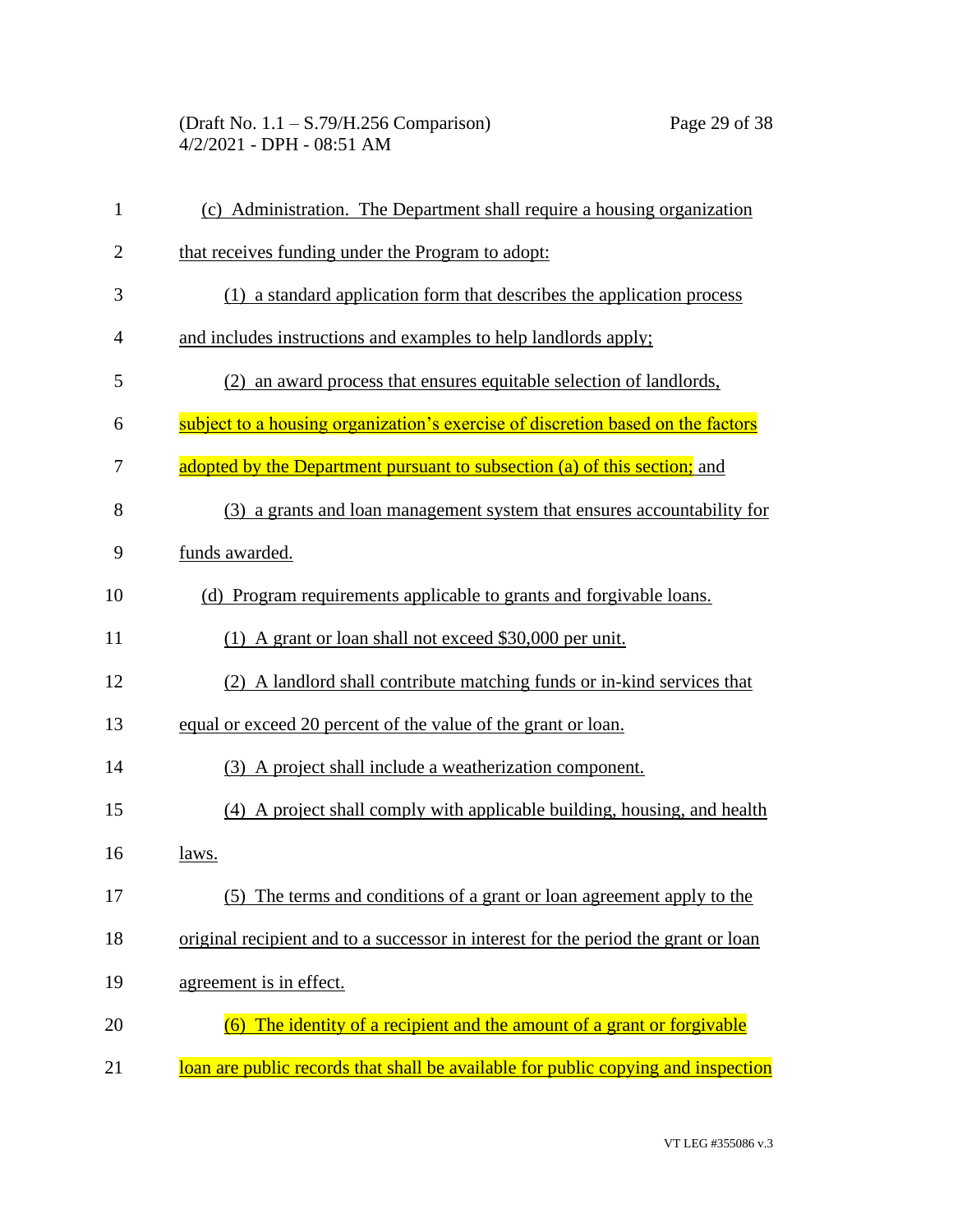| 1              | and the Department shall publish this information at least monthly on its          |
|----------------|------------------------------------------------------------------------------------|
| $\overline{2}$ | website.                                                                           |
| 3              | (e) Program requirements applicable to grants. For a grant awarded under           |
| $\overline{4}$ | the Program, the following requirements apply for a minimum period of five         |
| 5              | years:                                                                             |
| 6              | (1) A landlord shall coordinate with nonprofit housing partners and local          |
| 7              | coordinated entry organizations to identify potential tenants.                     |
| 8              | $(2)(A)$ Except as provided in subdivision $(2)(B)$ of this subsection, a          |
| 9              | landlord shall lease the unit to a household that is exiting homelessness [and     |
| 10             | 80% AMI?].                                                                         |
| 11             | (B) If, upon petition of the landlord, the Department or the housing               |
| 12             | organization that issued the grant determines that a household exiting             |
| 13             | homelessness is not available to lease the unit, then the landlord shall lease the |
| 14             | unit:                                                                              |
| 15             | (i) to a household with an income equal to or less than 80 percent                 |
| 16             | of area median income; or                                                          |
| 17             | (ii) if such a household is unavailable, to another household with                 |
| 18             | the approval of the Department or housing organization.                            |
| 19             | $(3)(A)$ A landlord shall accept any housing vouchers that are available to        |
| 20             | pay all, or a portion of, the tenant's rent and utilities.                         |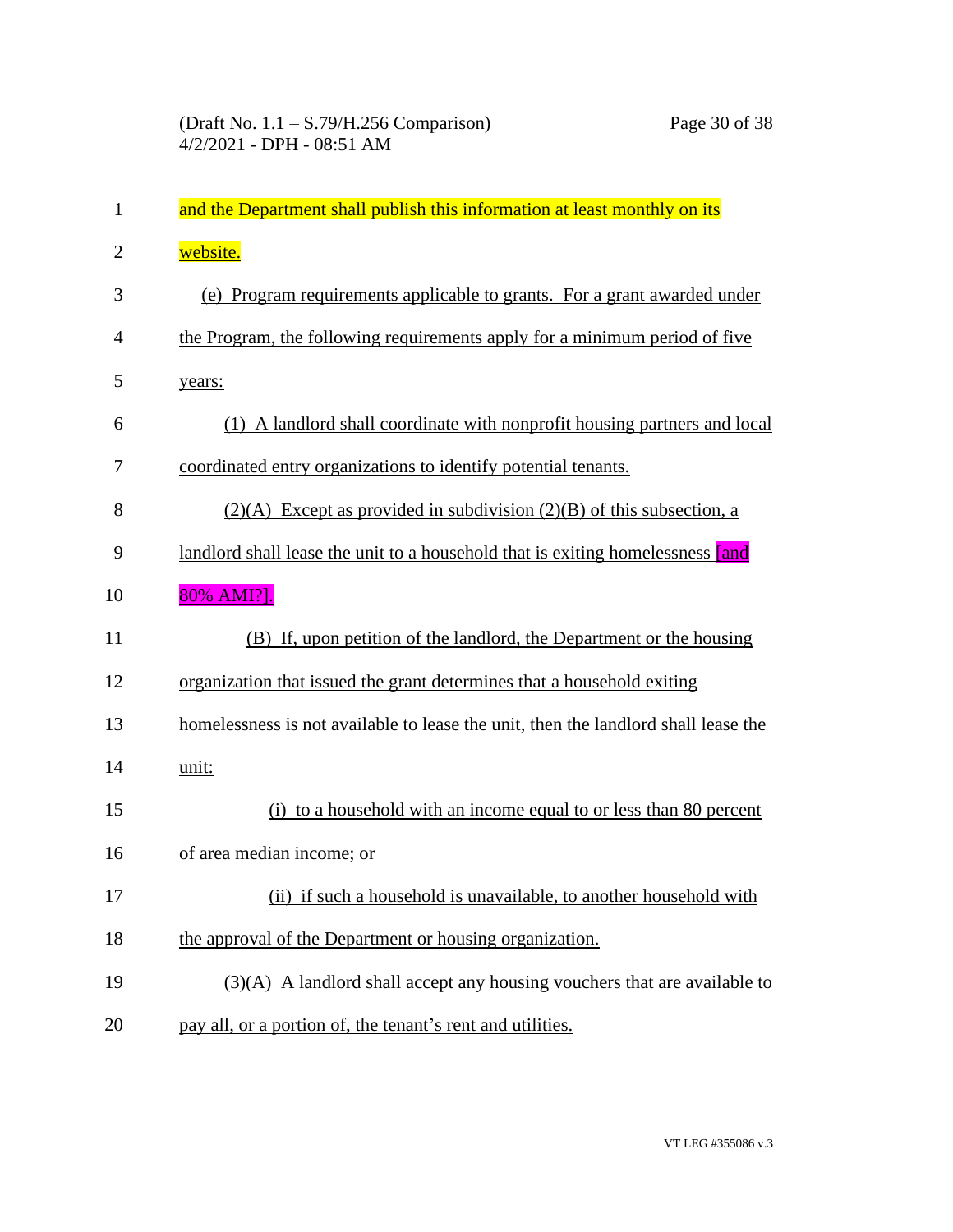(Draft No. 1.1 – S.79/H.256 Comparison) Page 31 of 38 4/2/2021 - DPH - 08:51 AM

| $\mathbf{1}$   | (B) If no housing voucher or federal or State subsidy is available, the            |
|----------------|------------------------------------------------------------------------------------|
| $\overline{2}$ | total cost of rent for the unit, including utilities not covered by rent payments, |
| 3              | shall not exceed the applicable fair market rent established by the Department     |
| $\overline{4}$ | of Housing and Urban Development.                                                  |
| 5              | $(4)(A)$ A landlord may convert a grant to a forgivable loan upon                  |
| 6              | approval of the Department and the housing organization that approved the          |
| 7              | grant.                                                                             |
| 8              | (B) A landlord who converts a grant to a forgivable loan shall receive             |
| 9              | a 10 percent credit for loan forgiveness for each year in which the landlord       |
| 10             | participates in the grant program.                                                 |
| 11             | (f) Requirements applicable to forgivable loans. For a forgivable loan             |
| 12             | awarded under the Program, the following requirements apply for a minimum          |
| 13             | period of 10 years:                                                                |
| 14             | $(1)(A)$ A landlord shall accept any housing vouchers that are available to        |
| 15             | pay all, or a portion of, the tenant's rent and utilities.                         |
| 16             | (B) If no housing voucher or federal or State subsidy is available, the            |
| 17             | cost of rent for the unit, including utilities not covered by rent payments, shall |
| 18             | not exceed the applicable fair market rent established by the Department of        |
| 19             | Housing and Urban Development.                                                     |
| 20             | (2) The Department shall forgive 10 percent of the amount of a                     |
| 21             | forgivable loan for each year a landlord participates in the loan program.         |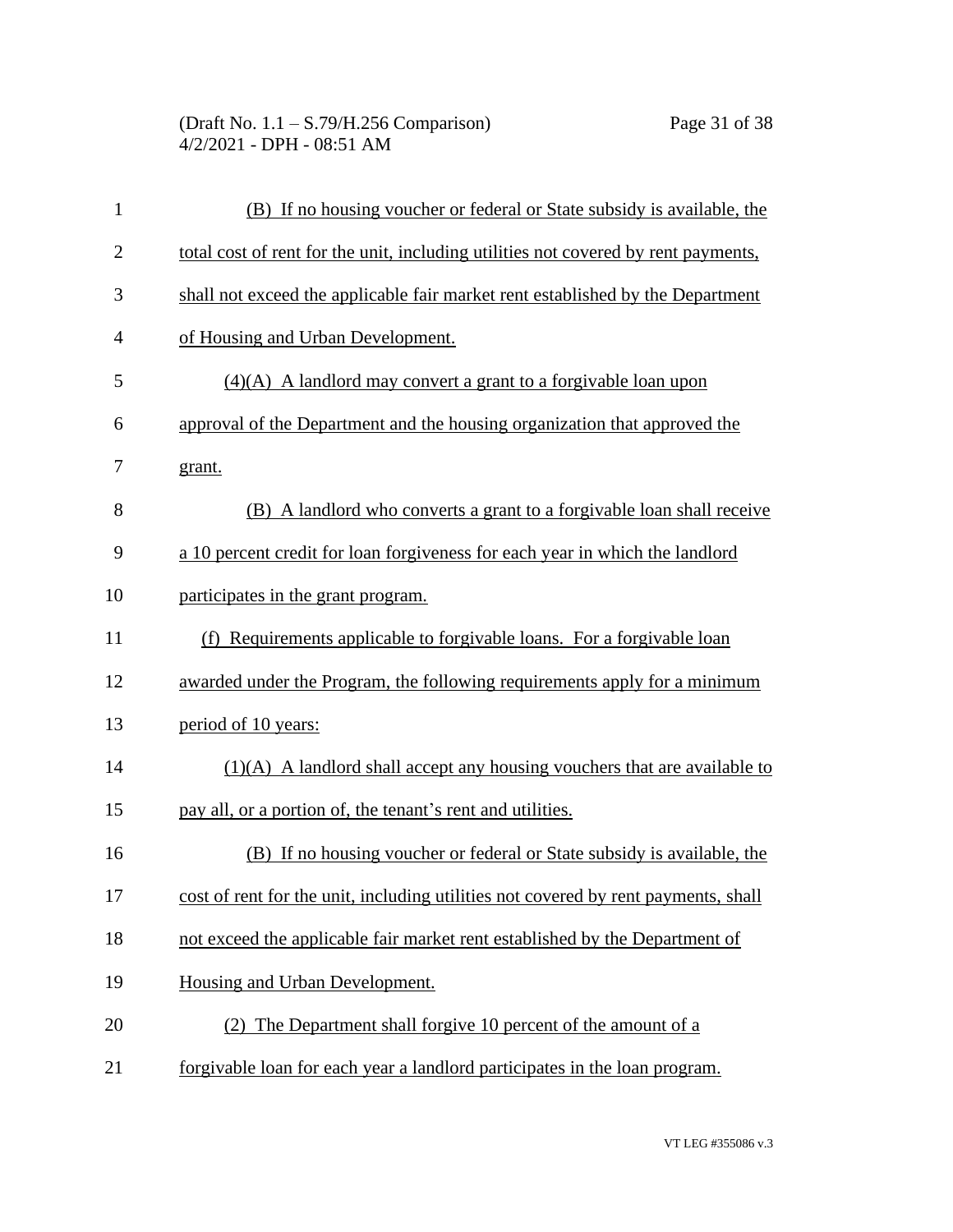| 1              | $(g)$ Lien priority. A lien for a grant converted to a loan or for a forgivable    |
|----------------|------------------------------------------------------------------------------------|
| $\overline{2}$ | loan issued pursuant to this section is subordinate to:                            |
| 3              | $(1)$ a lien on the property in existence at the time the lien for                 |
| 4              | rehabilitation and weatherization of the rental housing unit is filed in the land  |
| 5              | records; and                                                                       |
| 6              | (2) a first mortgage on the property that is refinanced and recorded after         |
| 7              | the lien for rehabilitation and weatherization of the rental housing unit is filed |
| 8              | in the land records.                                                               |
| 9              | Sec. 10. REPORT                                                                    |
| 10             | On or before February 15, 2022 the Department of Housing and                       |
| 11             | Community Development shall report to the General Assembly concerning the          |
| 12             | design, implementation, and outcomes of the Vermont Housing Investment             |
| 13             | Program, including findings and any recommendations related to the amount of       |
| 14             | grant awards.                                                                      |
| 15             | Sec. 11. VERMONT HOMEOWNERSHIP REVOLVOING LOAN FUND;                               |
| 16             | <b>PURPOSE</b>                                                                     |
| 17             | (a) The purpose of the Vermont Homeownership Revolving Loan Fund                   |
| 18             | created in Sec. 12 of this act is to provide no-interest loans to increase access  |
| 19             | to homeownership.                                                                  |
| 20             | (b) The Program is intended to assist Vermonters who otherwise may be              |
| 21             | unable to purchase a home or who may be unable to afford the costs to              |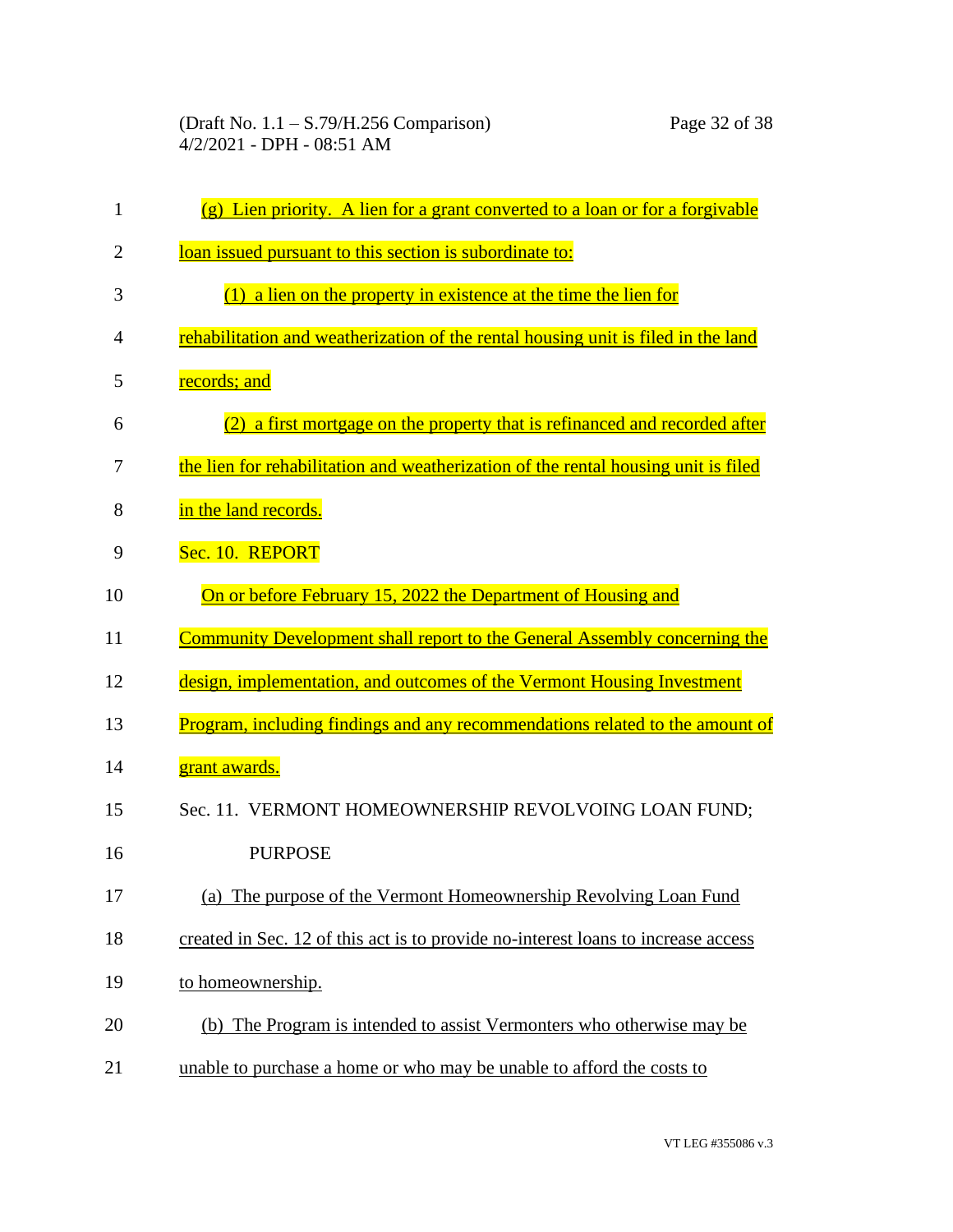| $\mathbf{1}$   | rehabilitate, weatherize, or otherwise make necessary improvements to a home |
|----------------|------------------------------------------------------------------------------|
| $\overline{2}$ | they purchase.                                                               |
| 3              | (c) The Program is also intended to place a special focus on increasing the  |
| $\overline{4}$ | homeownership rates of households identifying as Black, Indigenous, or       |
| 5              | People of Color, who are systematically disenfranchised from financing real  |
| 6              | estate through traditional banking and have therefore been generationally    |
| 7              | dispossessed of the ability to develop lasting wealth.                       |
| 8              | Sec. 12. 10 V.S.A. § 699a is added to read:                                  |
| 9              | § 699a. VERMONT HOMEOWNERSHIP REVOLVING LOAN FUND                            |
| 10             | (a) Creation of Program. The Department of Housing and Community             |
| 11             | Development shall design and implement the Vermont Homeownership             |
| 12             | Revolving Loan Fund, through which the Department shall provide funding to   |
| 13             | statewide or regional nonprofit housing organizations, or both, to issue no- |
| 14             | interest loans to first-time homebuyers.                                     |
| 15             | (b) Eligible housing units. The following units are eligible for a loan      |
| 16             | through the Program:                                                         |
| 17             | (1) Existing structure. The unit is an existing single-family dwelling,      |
| 18             | multifamily dwelling with not more than four units, mobile home, or          |
| 19             | condominium.                                                                 |
| 20             | (2) Accessory dwelling. The unit is an accessory dwelling unit that          |
| 21             | meets the requirements of 24 V.S.A. $\S$ 4412(1)(E).                         |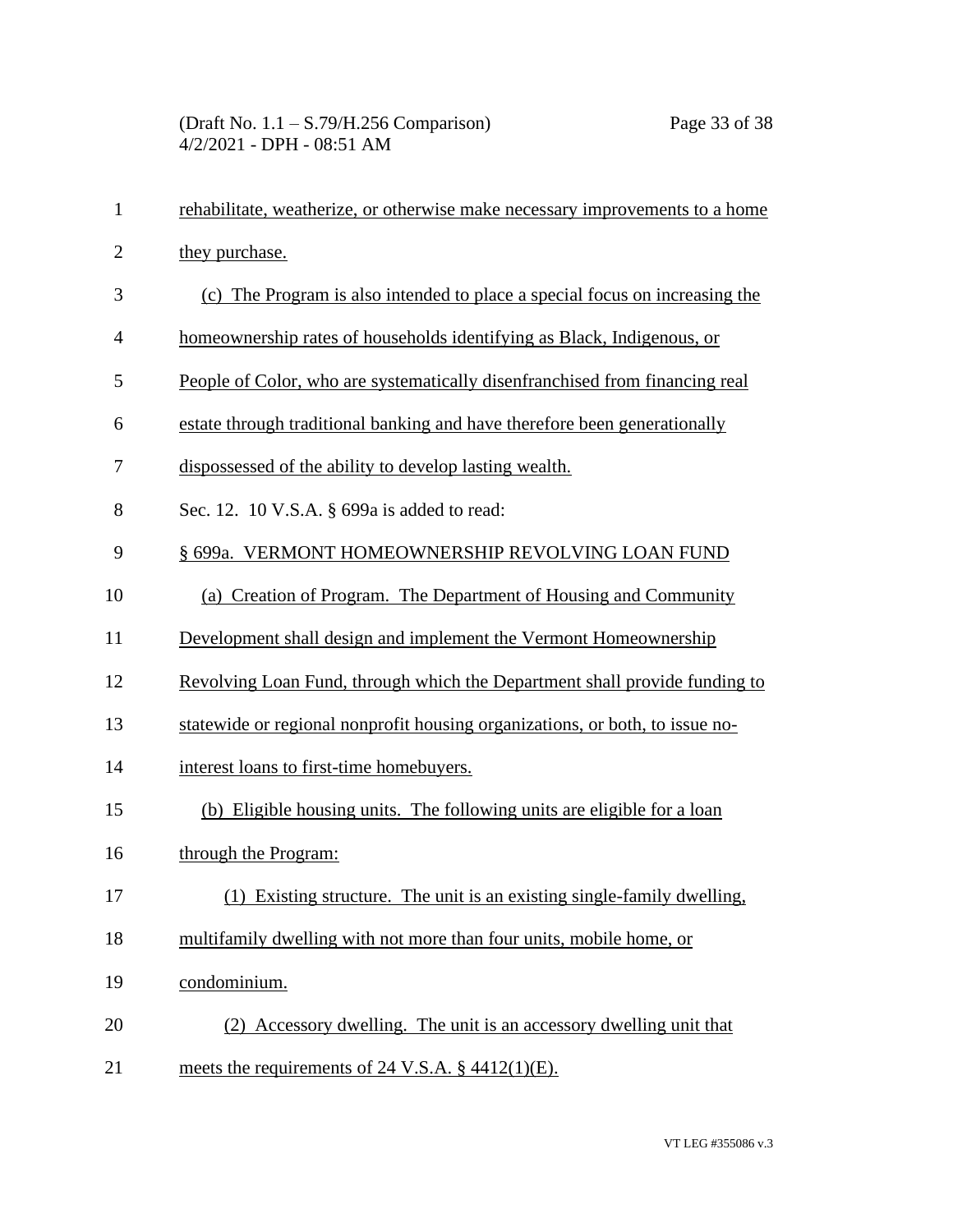| (Draft No. $1.1 - S.79/H.256$ Comparison) | Page 34 of 38 |
|-------------------------------------------|---------------|
| $4/2/2021$ - DPH - 08:51 AM               |               |

| $\mathbf{1}$   | (c) Eligible applicants; priorities.                                          |
|----------------|-------------------------------------------------------------------------------|
| $\overline{2}$ | (1) To be eligible for a loan through the Program, an applicant shall:        |
| 3              | (A) be a first-time homebuyer in Vermont;                                     |
| $\overline{4}$ | (B) have a household income of not more than 120 percent of the               |
| 5              | area median income; and                                                       |
| 6              | (C) occupy the home as his or her full time residence.                        |
| 7              | (2) A housing organization shall give priority to an applicant whose          |
| 8              | employer provides down payment assistance or funding for rehabilitation       |
| 9              | costs.                                                                        |
| 10             | (d) Administration. The Department shall require a housing organization       |
| 11             | that receives funding under the Program to adopt:                             |
| 12             | (1) a standard application form that describes the application process        |
| 13             | and includes instructions and examples to help homebuyers apply;              |
| 14             | (2) an award process that ensures equitable selection of homebuyers;          |
| 15             | and                                                                           |
| 16             | (3) a loan management system that ensures accountability for funds            |
| 17             | awarded.                                                                      |
| 18             | (e) Set-aside for Black, Indigenous, or People of Color. A minimum of 25      |
| 19             | percent of Program funds shall be awarded to applicants identifying as Black, |
| 20             | Indigenous, or People of Color. The Department and its nonprofit partners     |
| 21             | shall work to ensure appropriate utilization of these funds.                  |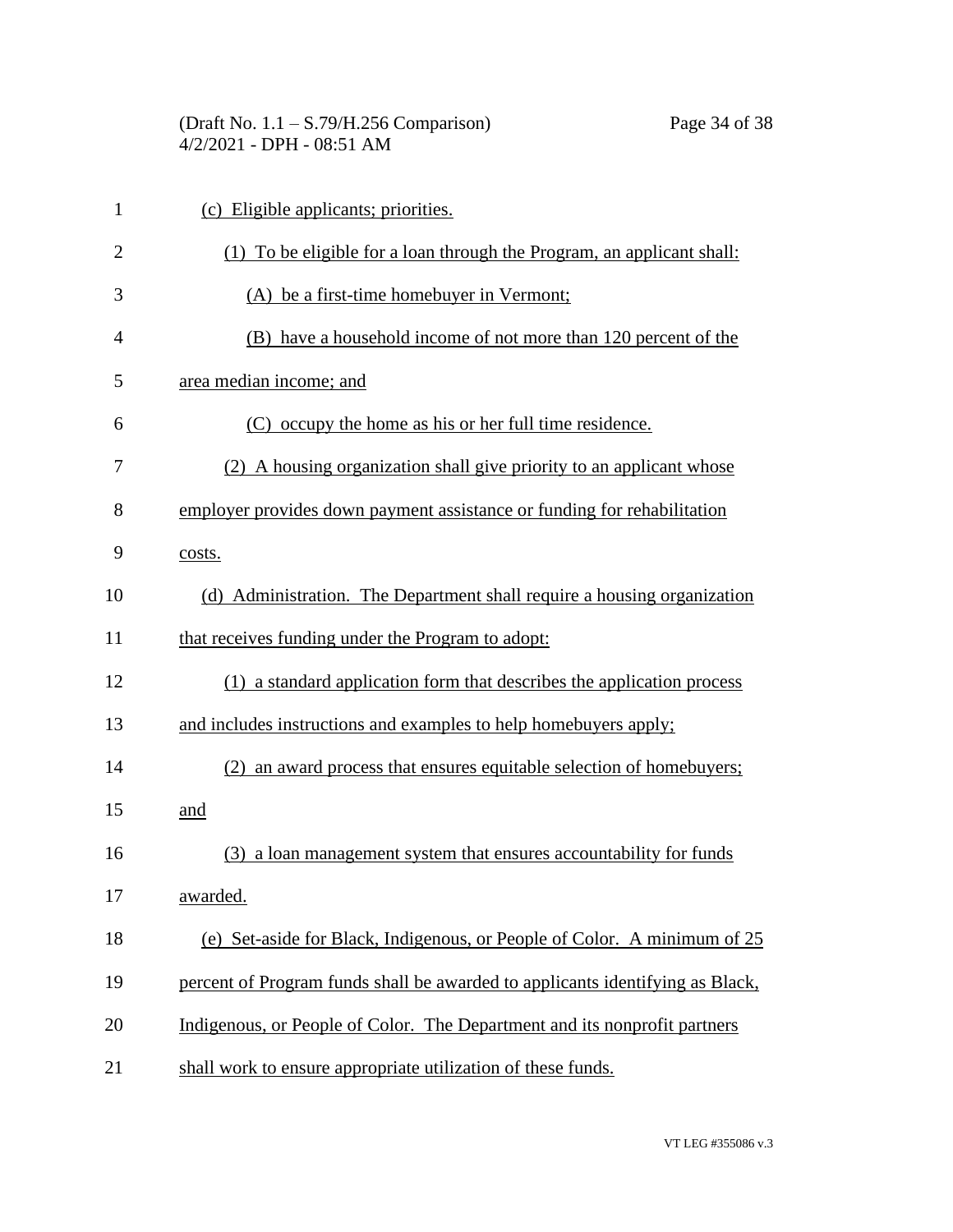(Draft No. 1.1 – S.79/H.256 Comparison) Page 35 of 38 4/2/2021 - DPH - 08:51 AM

| $\mathbf{1}$   | (f) Program requirements.                                                       |
|----------------|---------------------------------------------------------------------------------|
| $\overline{2}$ | (1) A loan issued through the Program:                                          |
| 3              | (A) shall not exceed a standard limit set by the Department, which              |
| 4              | shall not exceed \$50,000;                                                      |
| 5              | (B) shall be zero interest and payments shall be suspended while the            |
| 6              | homebuyer occupies the home;                                                    |
| 7              | (C) shall become due in full upon the sale or transfer of the home or           |
| 8              | upon refinancing with approval by the Department and the housing                |
| 9              | organization that issued the loan.                                              |
| 10             | (2) A rehabilitation project that is funded by a loan through the Program       |
| 11             | shall include a weatherization component and shall comply with applicable       |
| 12             | building, housing, and health laws.                                             |
| 13             | (3) A homebuyer may use not more than 25 percent of a loan for down             |
| 14             | payment and closing costs and fees.                                             |
| 15             | (4) A homebuyer shall repay a loan.                                             |
| 16             | (g) Revolving loan fund. The Department shall use the amounts from loans        |
| 17             | that are repaid to provide additional funding through the Program.              |
| 18             | Sec. 13. DUTIES CONTINGENT ON FUNDING                                           |
| 19             | The duties of the Department of Housing and Community Development               |
| 20             | specified in Secs. 10 and 12 of this act are contingent upon available funding. |
|                |                                                                                 |

21  $\frac{1}{2}$   $\frac{1}{2}$   $\frac{1}{2}$   $\frac{1}{2}$   $\frac{1}{2}$   $\frac{1}{2}$   $\frac{1}{2}$   $\frac{1}{2}$   $\frac{1}{2}$   $\frac{1}{2}$   $\frac{1}{2}$   $\frac{1}{2}$   $\frac{1}{2}$   $\frac{1}{2}$   $\frac{1}{2}$   $\frac{1}{2}$   $\frac{1}{2}$   $\frac{1}{2}$   $\frac{1}{2}$   $\frac{1}{2}$   $\frac{1}{2}$   $\frac{1}{2}$ 

VT LEG #355086 v.3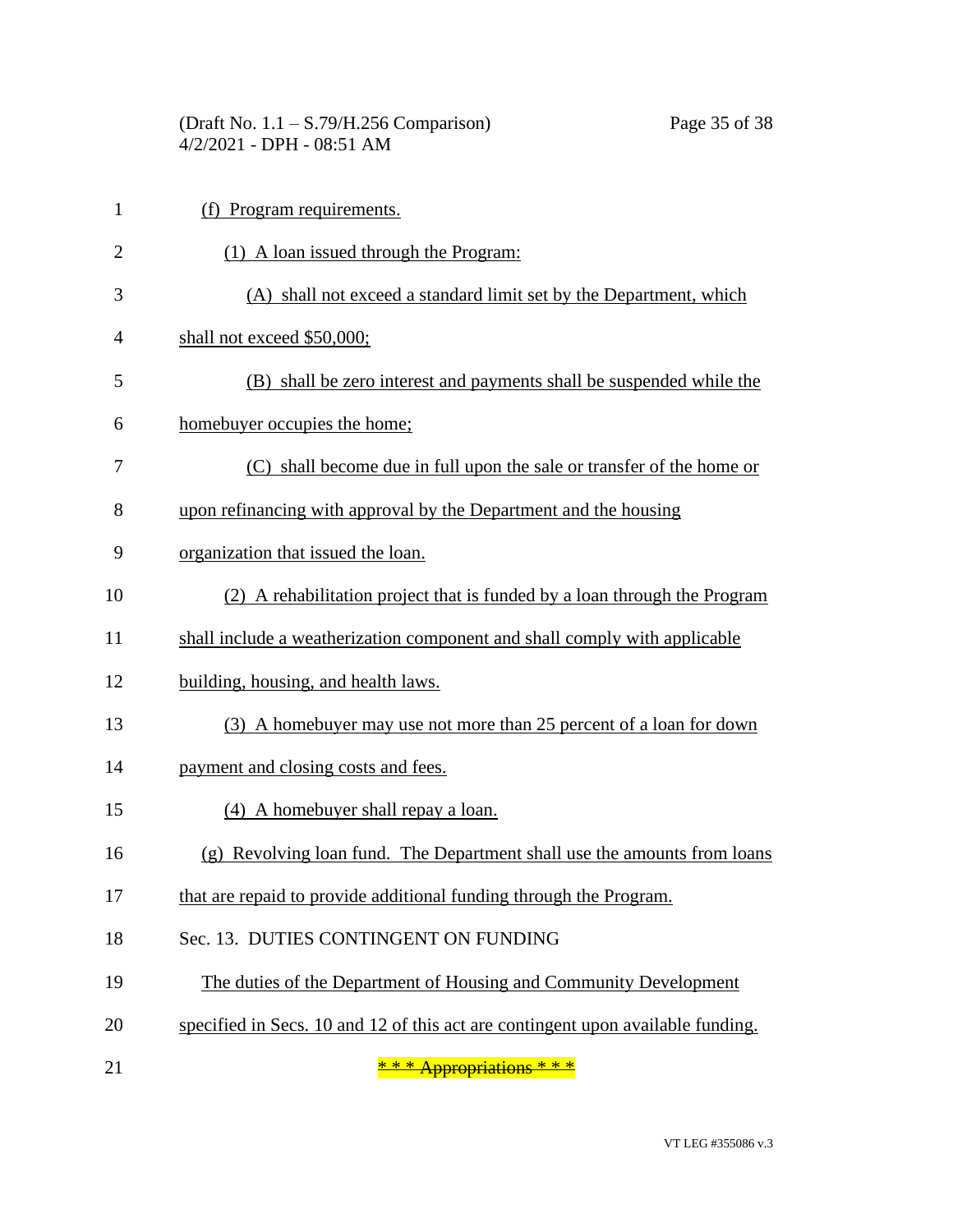|  |  |  | $\mathcal{R}_{\mathsf{a}\alpha}$ 14 ADDD ADD I A TIANS |
|--|--|--|--------------------------------------------------------|
|  |  |  | <del>500. E. ALTAVIATIVA I</del>                       |

|  | (a) The amount of $A$ 000 000 00 is appropriated from the General Fund to<br><u>ια) The amount of C<sub>1</sub>000,000,00 is appropriated from the Ocheral I und to</u> |  |
|--|-------------------------------------------------------------------------------------------------------------------------------------------------------------------------|--|
|  |                                                                                                                                                                         |  |

- 3 the Department of Housing and Community Development to provide grants
- 4 and loans as follows:
- 5 (1) \$3,000,000 for grants and loans through the Vermont Rental
- 6 Housing Investment Program created in 10 V.S.A. § 699: and
- 7  $\frac{(2)}{2}$  \$1,000,000 for loans through the Vermont Homeownership
- 8 Revolving Loan Fund created in 10 V.S.A. § 699a.
- 9 (b) The amount of \$200,000.00 is appropriated from the General Fund to
- 10 **the Department of Housing and Community Development as one-time start-up**
- 11 **funding to assist in creating the rental housing registry created in 3 V.S.A.**
- 12 **§ 2478 and to fund the positions authorized in Sec. 5 of this act.**
- 13 **(e)** The amount of \$200,000.00 is appropriated from the General Fund to
- 14 the Division of Fire Safety as one-time start-up funding for the positions
- 15 **authorized in Sec. 4 of this act.**
- 16 **(d)** From the amounts collected from rental housing registration fees
- 17 **Pursuant to 3 V.S.A. § 2479, the Commissioner of Finance and Management**
- 18 **shall allocate:**
- 19 **(a) \$200,000.00 to the Department of Housing and Community**
- 20 **Development to assist in creating the rental housing registry created in**
- 21 3 V.S.A. § 2478 and to fund the positions authorized in Sec. 5 of this act; and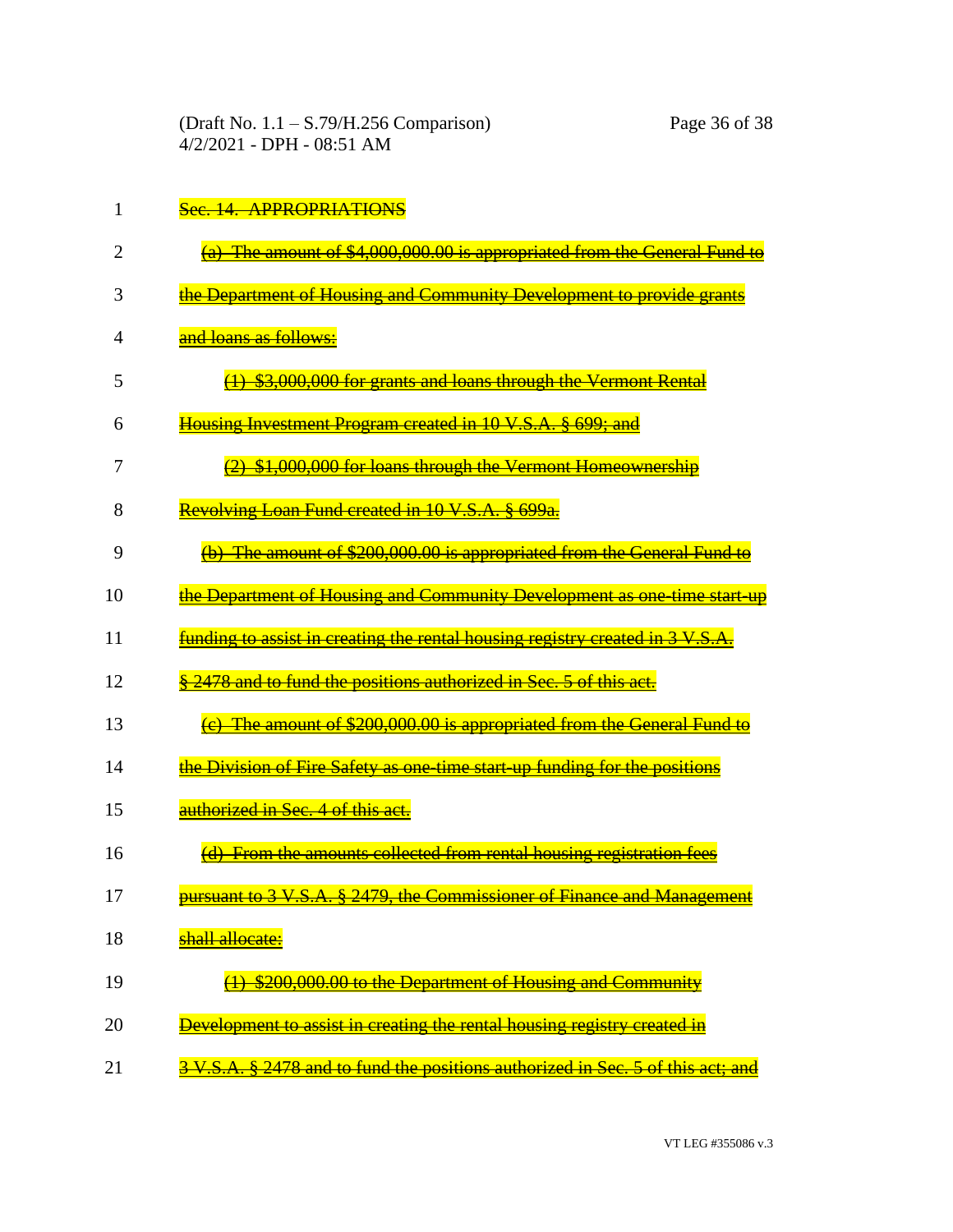| 1  | $\frac{2}{2}$ \$345,691.00 to the Division of Fire Safety to assist in funding the |
|----|------------------------------------------------------------------------------------|
| 2  | positions authorized in Sec. 4 of this act.                                        |
| 3  | Sec. 15. EFFECTIVE DATES                                                           |
| 4  | (a) This section and the following sections shall take effect on passage           |
| 5  | (1) Sec. 2 (rental housing registry); and                                          |
| 6  | (2) Sec. 7 (DPS rulemaking authority and transition provisions).                   |
| 7  | (b) The following sections shall take effect on July 1, 2021:                      |
| 8  | $\overline{(1)}$ Sec. 5 (DHCD positions);                                          |
| 9  | (2) Sec. 8 (vacant property study);                                                |
| 10 | <b>Secs. 9 13 (Vermont housing investment programs); and</b>                       |
| 11 | (4) Sec. 14 (appropriations).                                                      |
| 12 | (e) Sec. 4 (DPS positions) shall take effect on October 1, 2021.                   |
| 13 | (d) The following sections shall take effect on January 1, 2022:                   |
| 14 | (1) Sec. 1 (DPS authority for rental housing health and safety)                    |
| 15 | (2) Sec. 3 (rental housing registration); and                                      |
| 16 | Sec. 6 (conforming changes to Department of Health statutes).                      |
| 17 |                                                                                    |
| 18 |                                                                                    |
| 19 | * * * Effective Dates * * *                                                        |
| 20 | Sec. 11. EFFECTIVE DATES                                                           |
| 21 | (a) This section and the following sections shall take effect on passage:          |